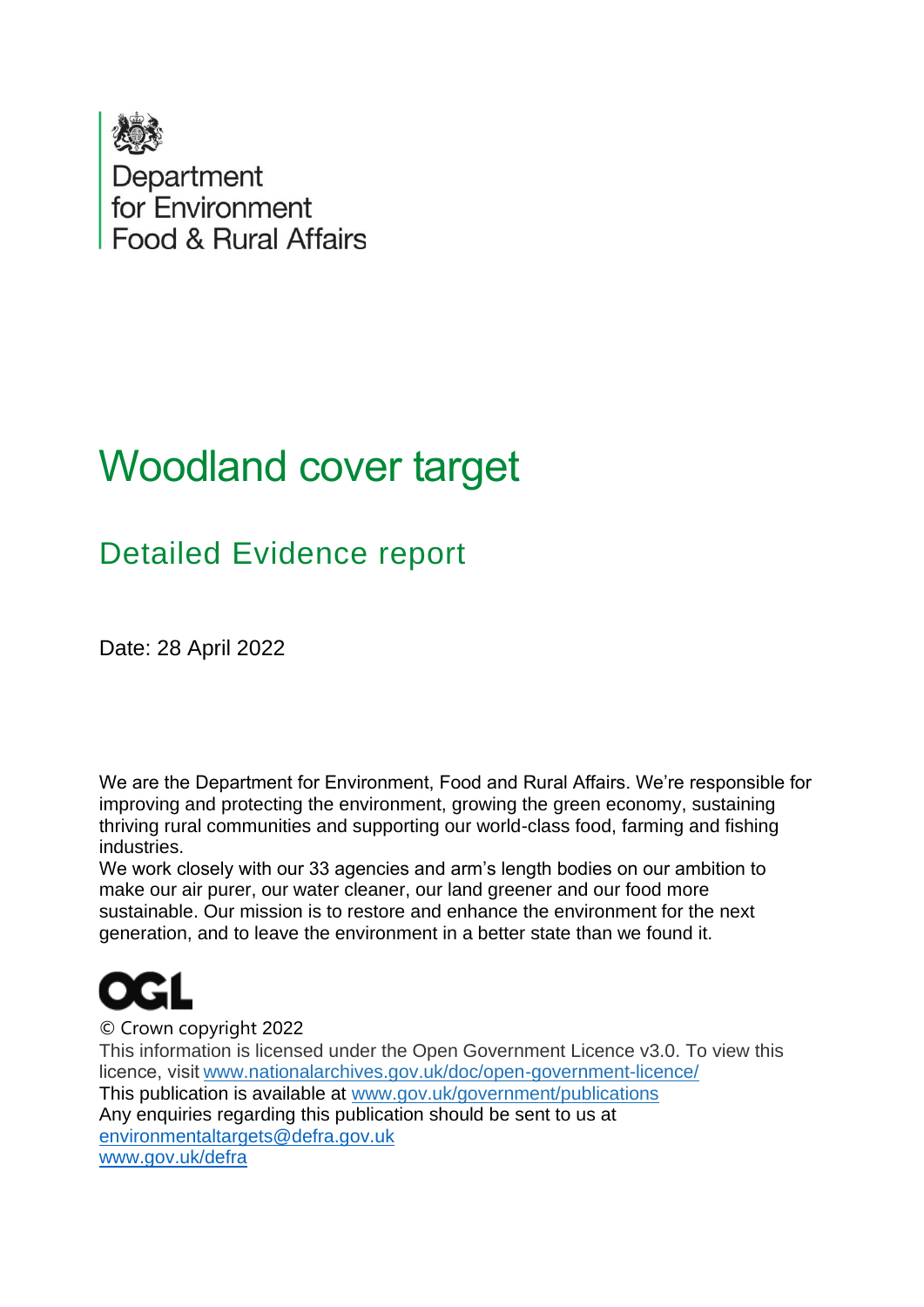## **Contents**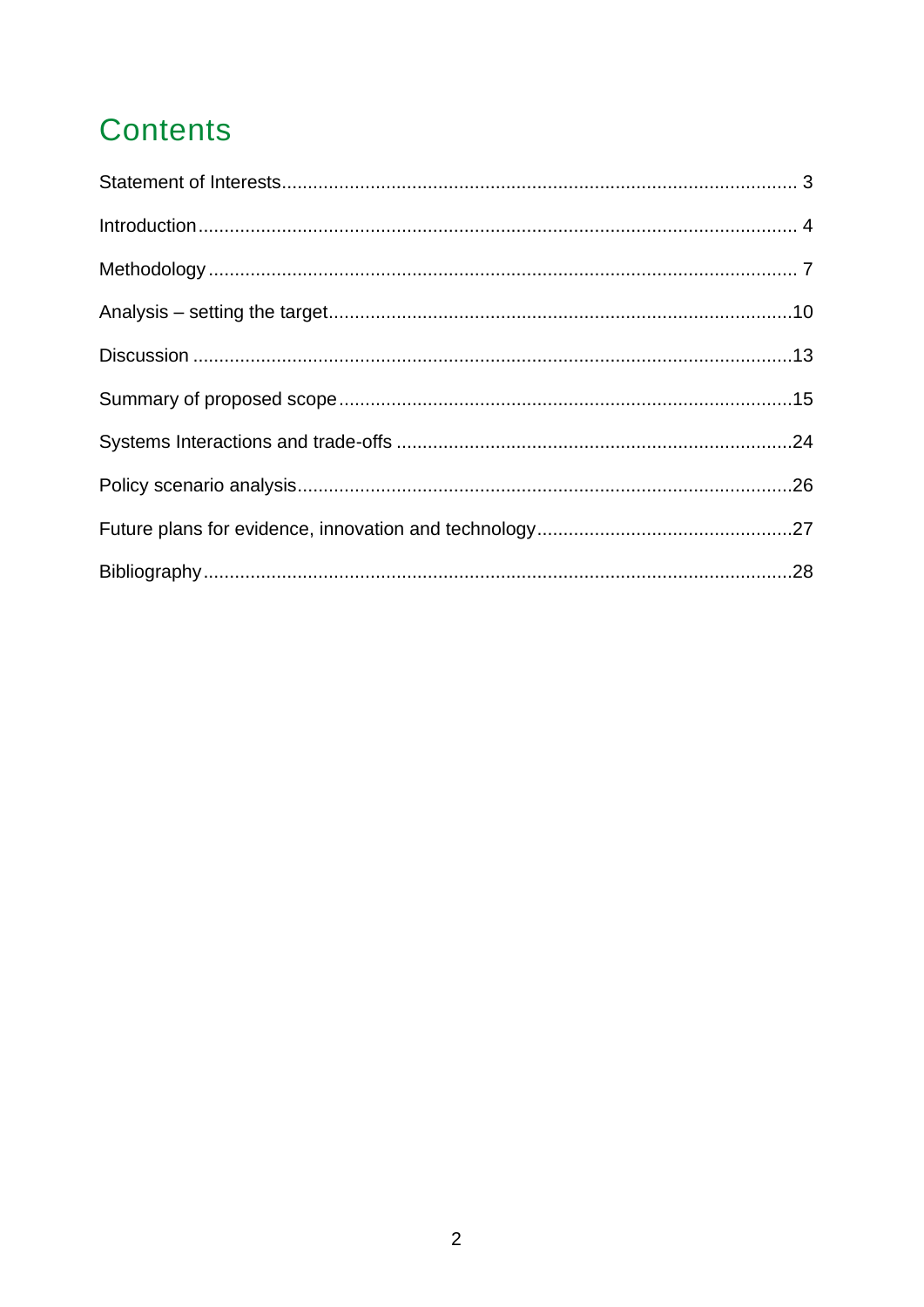# <span id="page-2-0"></span>**Statement of Interests**

#### **Statement of transparency for statistical robustness**

Woodland is defined by the National Forest Inventory (NFI) as a group of trees of at least 0.5 hectares in area with a minimum of 20% canopy cover and 20 m width and that have the potential to reach a height of at least 5m (1). Woodland cover has been and will continue to be published annually by Forest Research (FR) as an official statistic (2) which is reviewed by the NFI team statistician and Forest Research (FR)/Forestry Commission (FC) Head of Profession for statisticians (3).

Tree cover outside of woodland will be reported in a National Forest Inventory report, consistent with *Tree Cover Outside Woodland in Great Britain* published by Forest Research (FR) in 2017(4). Future reports will be commissioned at least every five years with a new 2022 baseline established for the proposed statutory target. The dataset (Blueskies (5)) used as the basis of the 2017 NFI report on Tree cover outside woodland in Great Britain under-reported canopy cover in urban areas. Extensive analysis of aerial photography and subsequent ground-truthing was undertaken to derive statistical correction factors that were applied to the data set. A methodology is currently being developed to report natural colonisation through remote sensing which will be incorporated into the new (2022) baseline.

#### **Changing status of evidence**

An update to the Tree Cover Outside Woodland in Great Britain is expected in 2022; the analysis could result in a change in the baseline figure for tree canopy cover of trees outside woodland, but the impact is considered likely to be small. A provisional update for woodland cover, as of 31 March 2022, will be published in June 2022 with final figures to be published in September 2022. Again, there may be a small but nonsubstantial impact on the baseline.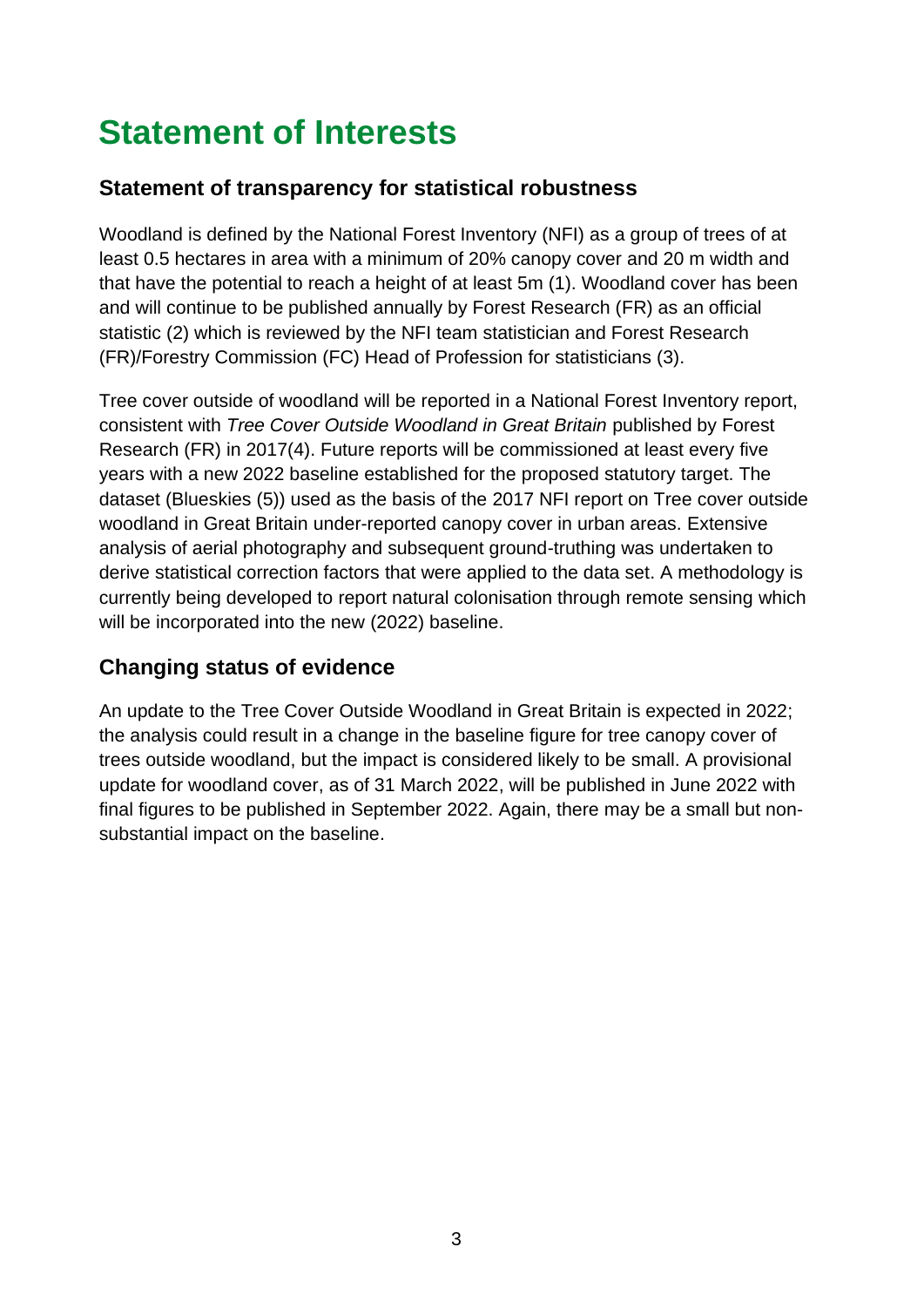# <span id="page-3-0"></span>**Introduction**

Woodland creation in England has averaged 2,000 hectares per year over the past decade (6); however, this government has made ambitious commitments on tree planting, including as part of the Net Zero Strategy (7). The Environment Act (8) provides government with the power to set a long-term statutory target for woodland creation to generate the associated carbon savings and helping us to deliver net zero by 2050. A Tree canopy and Woodland cover target would also help to deliver the environmental goals set out in the England Trees Action Plan (9), the 25 Year Environment Plan (10) and some of the other proposed Environment Act statutory targets.

Woodlands provide many benefits as set out in the Office for National Statistics (ONS) Woodland Natural Capital Accounts (11) which estimated that, in 2017, the asset value of woodlands in the UK was £130 billion. England's woodlands account for 51% of this (£66.3 billion). The Natural Capital Accounts recognised the range of ecosystem services provided by woodlands including carbon sequestration (UK woodland removed an equivalent of 4% of total greenhouse gas emissions in 2019), biodiversity, water and air quality improvements.

Woodlands also play an important role in removing carbon dioxide from the atmosphere (12). The Net Zero Strategy highlights afforestation's role in generating negative emissions, with the illustrative pathway assuming UK planting rates rise to 30,000 ha/yr by 2025, 40,000 ha/yr by 2030 and 50,000 ha/yr by 2035 and are maintained through to 2050 (13).

Native and mixed woodland will provide wildlife-rich habitat to enhance biodiversity (14; 15). New woodland habitat will also increase the connectivity and size of the woodland resource, enhancing its resilience to climate change (16; 17; 18; 19).

There is strong evidence supporting the role of woodlands in reducing flood flows and improving water quality (20). The proposed tree and woodland target promotes wellplaced woodlands as a way of regulating water flow to reduce flood peaks and improve water quality by cooling water with their shade and reducing the level of pollutants draining into watercourses. New habitat for wildlife and migratory corridors for woodland species will also be created.

Air quality benefits can also be generated by tree planting in urban areas as recognised by the ONS (21). The right tree in the right place can lead to highly localised improvements in urban air quality by removing particulate matter.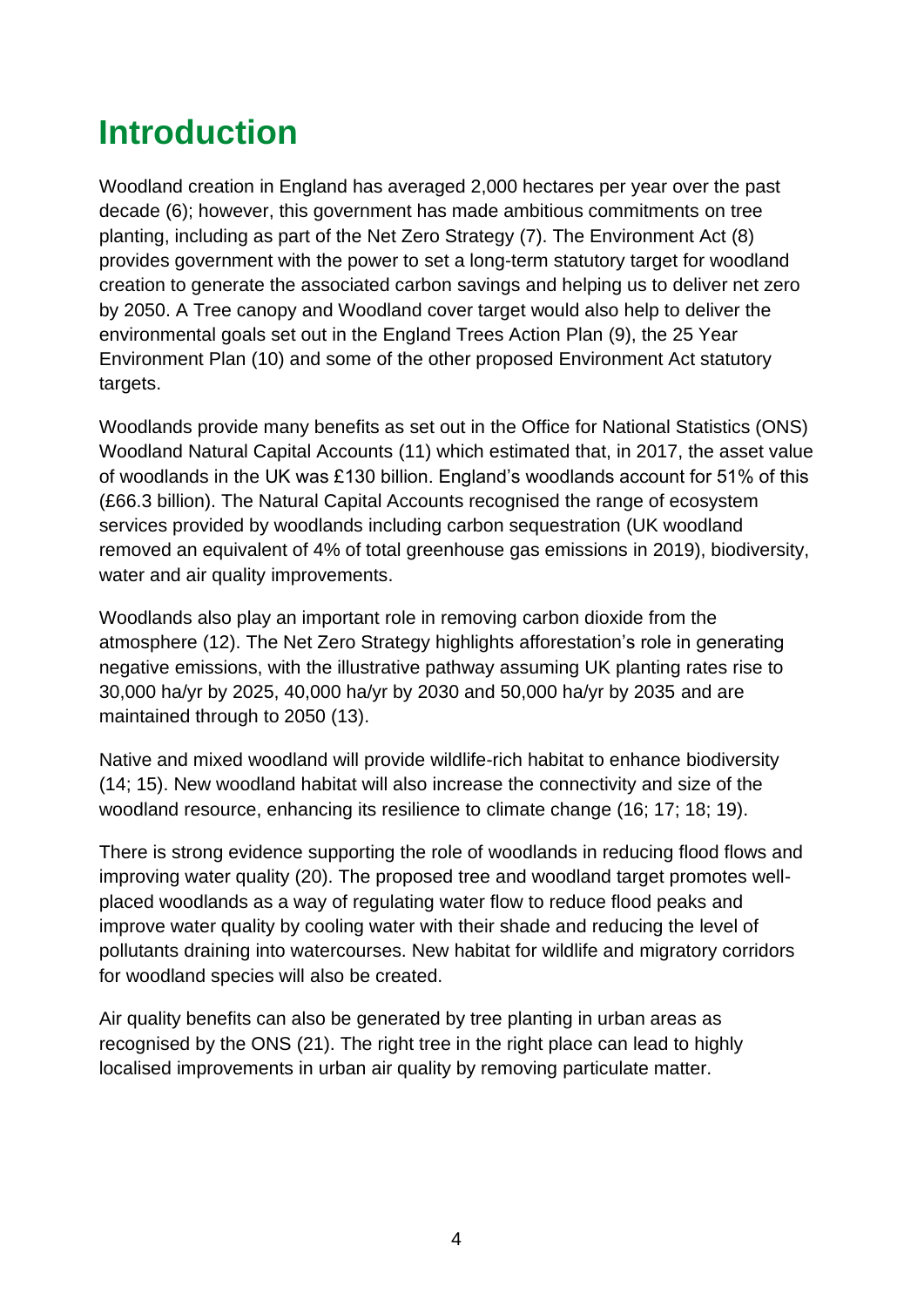## **Context – current woodland cover and planting rates**

Woodland cover in England is currently (as of March 2021) 1.32 million hectares or 10.1% of land area (22); this rises to 14.5% if tree cover of small woods (less than 0.5 ha in area), groups of trees, linear features and individual trees is also included (23). Woodland cover has doubled over the past century but is still much lower than in Wales (15%), Scotland (19%) or the EU-27 average of 40% (24). The rate of woodland expansion since 1924 is estimated at 6,700 ha/yr (25). Robust annual planting statistics are available from 1971, with 6,500 ha the highest rate achieved (in 1971) and an average of more than 5,000 ha/yr maintained between 1993 and 2006. Planting rates have declined since 2005, with an average of 1,720 ha planted in England over the past 5 years (see figure 1), of which 91% was broadleaf woodland (26).



**Figure 1: Annual area of woodland planting in England (source: Forestry Statistics) (27)** 

Tree canopy cover outside woodland in England amounted to 565,000 ha in 2017 and comprised 295,000 ha, 193,000 ha and 78,000 ha in small woods, groups of trees and individual trees, respectively (28).

### **Proposed target**

We are proposing a statutory tree and woodland target that would increase England's tree cover from 14.5% to 17.5%. The proposed metric includes woodland cover as defined by the NFI (and published annually in Forestry Statistics), small woods of less than 0.5 hectares (ha), groups of trees and individual trees (including urban); permanent loss of existing woodland and new woodland established through natural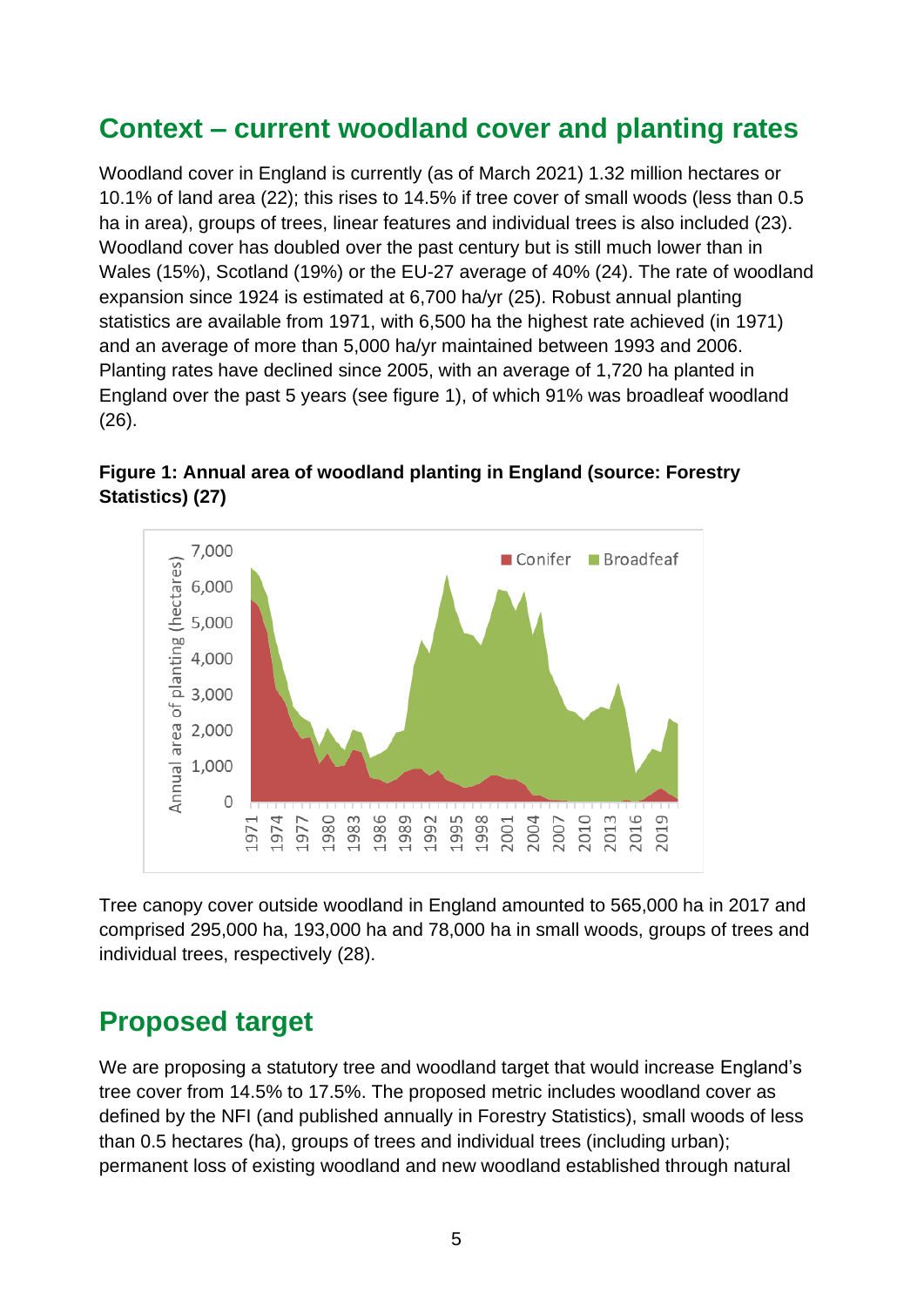colonisation are also included. The proposed level of ambition would help Government meet its environmental goals by bringing about a marked increase in the level of carbon sequestered and by generating a wealth of co-benefits. The proposed increase in tree cover would help to realise Government's existing woodland targets, including:

- The England Trees Action Plan (ETAP) aims to treble woodland creation by the end of this Parliament as England's contribution to increasing planting UK rates to 30,000 ha/yr by the end of this Parliament (29).
- The 25 Year Environment Plan aspired to increase woodland cover of England to 12% (from 10%) of land area by 2060 (30).
- The Net Zero Strategy's illustrative pathway assumed that annual planting across the UK would rise to 50,000 hectares by 2035 and be maintained at that level to 2050 (31).
- Land use, land use change and forestry (LULUCF) greenhouse gas inventory projections provide a set of illustrative scenarios for afforestation (32).

## **Independent expert group**

The Environment Act requires that independent experts are engaged throughout the development of the target. Details on their duty and membership are set out below.

#### **Duty**

The Tree and Woodland Scientific Advisory Group (TAW-SAG) (33) provides expert scientific input, challenge and assurance to Defra on the use of evidence and analysis to support woodland creation and improve woodland management. Its terms of reference are to provide balanced scientific advice to the England Tree Planting Programme, ensuring that Defra receives input from a wide range of scientific experts and disciplines.

#### **Membership**

The remit of the chair was agreed after appointment. The chair led on finalising the membership of the TAW-SAG using the existing long-list of potential TAW-SAG members constituting candidates proposed by the Nature for Climate Fund Tree Programme Board and additional candidates were identified as required.

Departmental rules dictated that a diverse range of members within the scope of the programme was considered during the appointments process. The members represent a balance of expertise in the natural and social sciences, economics, and other relevant disciplines. Members were appointed based on their specific skills and experience and act independently of any of their own interests.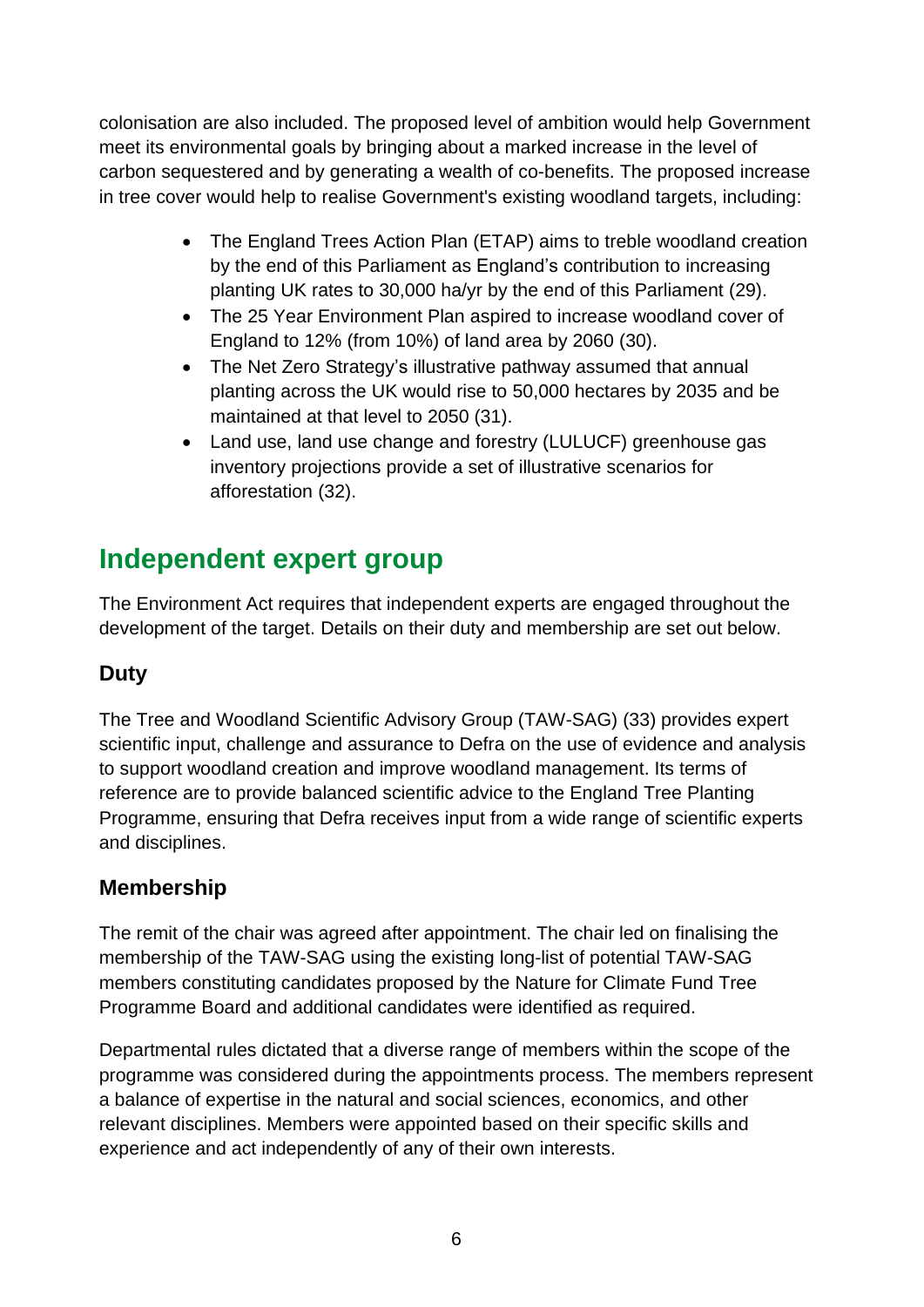TAW-SAG includes a number of 'Observers' who are also affiliated with Defra arm's length bodies. To preserve the independence of advice relating to statutory targets, the observers of the group are required to abstain from any discussion of, or advice provided, on the proposed statutory targets.

# <span id="page-6-0"></span>**Methodology**

The proposed target's scope and ambition are consistent with the requirements of the Environment Act (34). Literature, workshops and stakeholder meetings have been used to establish objectively measurable definitions, identify potential options and to gather data on the benefits, risks and uncertainties. As required by the Environment Act, the scientific community has been consulted throughout the process through the Tree and Woodland Scientific Advisory Group (TAW-SAG) (35).

Defra analysis has considered existing targets/aspirations and the level of planting proposed by the CCC to contribute to meeting future carbon budgets. The analysis also assumed a level of woodland loss to open habitat restoration and development together with plant health-related mortality of trees outside woodland. The different scenarios were then assessed against land use and availability, projected carbon sequestration, the capacity of the forestry sector, historical rates of planting, the behavioural change required and their affordability, to establish the preferred option.

## **Establishing the proposed metric and scope**

The following sources of information were considered in establishing the metric:

- The National Forest Inventory (NFI) defines woodland as a group of trees of at least 0.5 hectares in area with a minimum of 20% canopy cover, 20 m width and having the potential to reach a height of at least 5 m (36). Other options were considered, including the definition used for 'forestland' in the UK's greenhouse gas inventory (0.1 ha minimum area). The rationale for basing the metric on the NFI definition is that the NFI is an existing, statistically robust, monitoring programme. Woodland area and new woodland planted are reported annually in Forestry Statistics, with the latter differentiated into broadleaf and conifer woodland. Total woodland area in the comprehensive 2011 Woodland Area report was disaggregated into 12 categories (37).
- Permanent woodland lost to development and open habitat restoration is published annually in the Forestry Commission Key Performance Indicator report (38) and included in annual updates to woodland area reported in Forestry Statistics. However, there is a lag in the analysis and reporting of woodland loss statistics with the most recent published data being for 2017/2018. The baseline (2022) level of woodland loss was assumed to an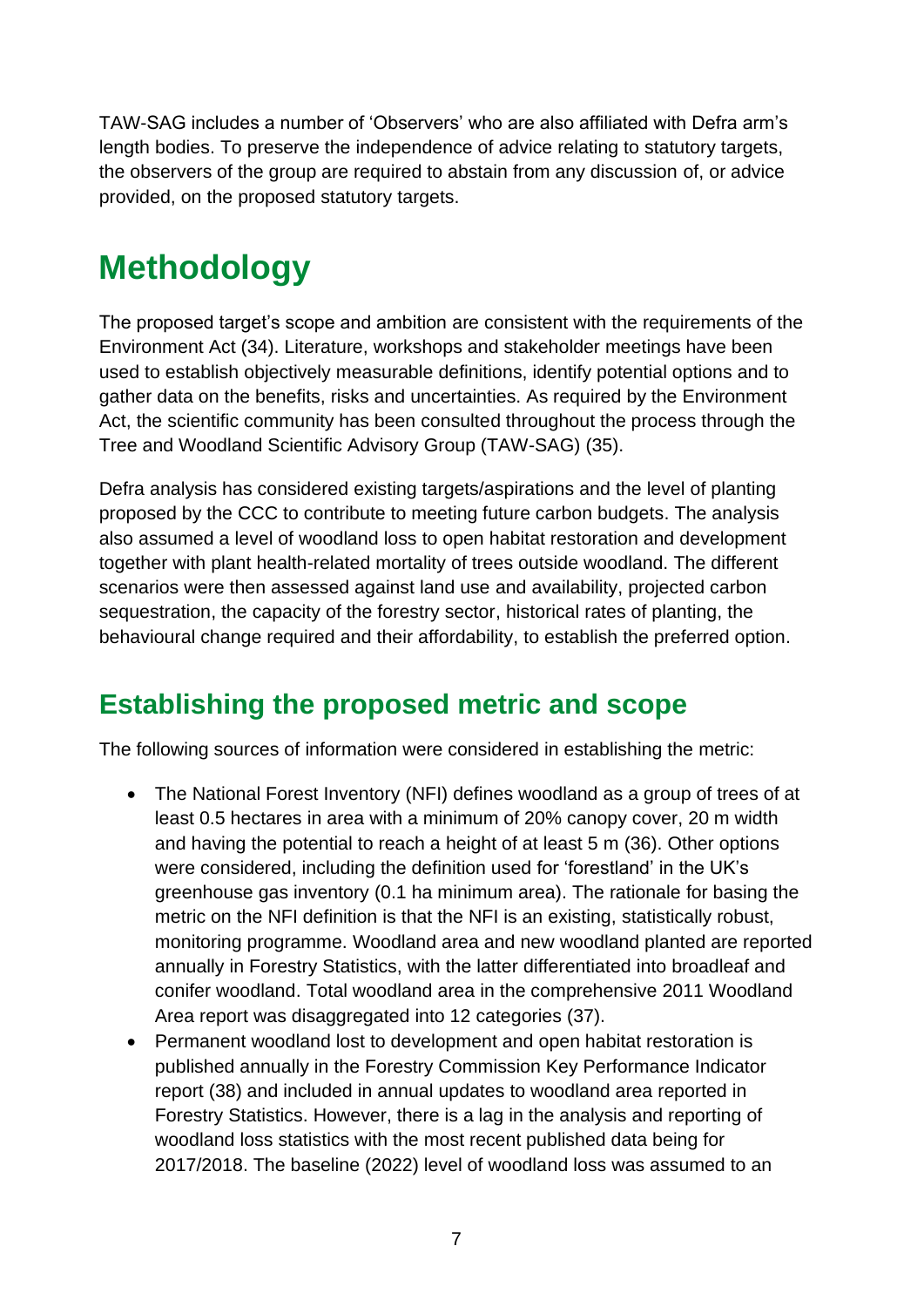average of that reported for the five-year period, 2012/13 to 2016/17, the most recent data available at the time of analysis. Woodland loss is categorised as either for development (baseline of 368 ha assumed in 2022) or for open habitat restoration (baseline of 509 ha assumed in 2022).

• Categories of tree canopy cover outside woodland were defined and reported in 2017 (39).

## **Stakeholder engagement**

Potential options for the metric were discussed at an Applicants' Focus Group (AFG) (40) stakeholder meeting in November 2020. Options considered included total area of woodland/tree cover in England (ha), area of woodland/number of trees planted and tree canopy cover including woodlands and trees outside woodlands. There was a clear preference at the workshop for a tree canopy and woodland cover metric as this better represents the goods and services provided by trees set out in the 25 Year Environment Plan, than a metric restricted to woodland cover.

Discussions with FR's NFI statistician indicated that an aggregate metric of the National Forest Inventory (NFI) Woodland cover and NFI-reported Trees Outside Woodland (NFITOW) was statistically robust and could be assessed in a time efficient and affordable way.

A wide scope for the metric was proposed by TAW-SAG, including agroforestry systems (41; 42) shelterbelts, wood pasture and scrub woodland where the NFI definition of woodland is met. Silvo-pastoral systems can provide benefits from timber, pasture/livestock production, climate regulation and carbon sequestration, landscape, and biodiversity, soil improvement and flood regulation (43; 44). Silvo-arable systems support biodiversity, sequester carbon, reduce nitrate runoff, improve soil structure and are a source of timber (45; 46). Shelterbelts can reduce pests/diseases on crops, improve soil structure, growing conditions and animal welfare, regulate water and support biodiversity (47). Although orchards fall outside the scope of the UK Forestry Standard (48) and the NFI definition of woodland, TAW-SAG advised that they should be included in the basis of their ecosystem services, including fruit production, climate regulation, water regulation, pest and disease control, and pollination (49).

## **Establishing the level of ambition**

Options for setting the level of ambition considered existing targets/aspirations and the level of planting proposed by the CCC to contribute to meeting future carbon budgets. For each planting scenario, the resultant net change in woodland area was calculated by subtracting assumed woodland loss as set out below; the development-related loss was assumed to remain constant throughout the period of analysis. Two different rates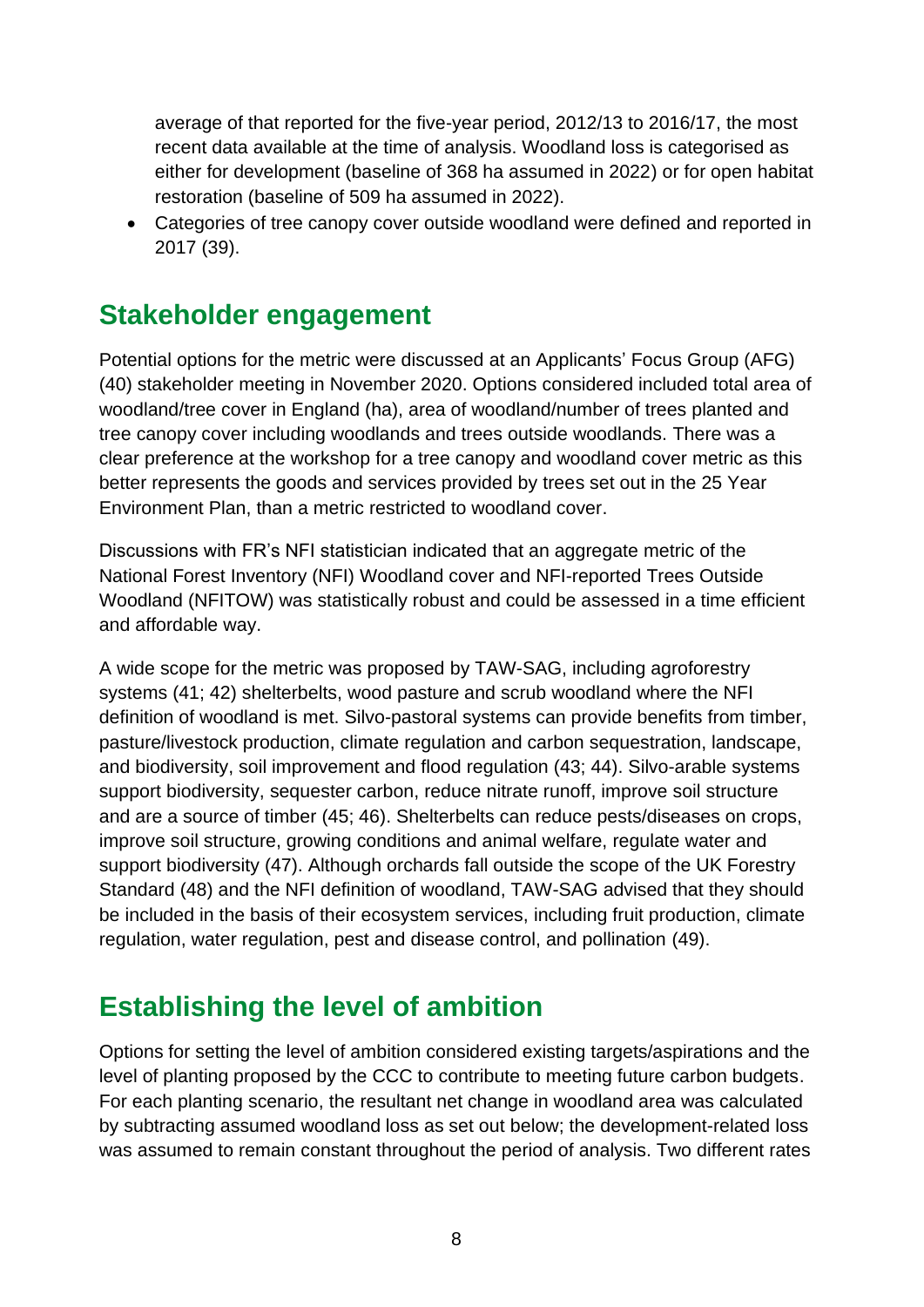of open habitat restoration were applied to different planting scenarios to calculate overall impact on woodland cover.

- For the lower ambition planting scenarios, the 2022 baseline was assumed to decline linearly to zero in 2042, reflecting successful implementation of the open habitat policy (50).
- For the more ambitious planting scenarios, including that associated with the proposed level of ambition, a higher initial rate of loss was assumed (twice the 2022 baseline), reflecting the higher rate of planting resulting in a lower open habitat policy decision threshold being set, again declining to zero in 2042 (51).

Loss of tree canopy cover outside woodland assumed that all ash trees outside woodland (12% of small woods or 10% of individual trees in 1998 (52)) are likely to be subject to Chalara dieback and felled between now and 2050. This level of loss is unlikely to be realised but is included in the analysis to represent mortality/removal of all trees outside woodland. For all scenarios, the target assumes net gain in canopy cover of trees outside woodland, with those lost to natural mortality, development or tree-health related issues assumed to be replaced by policy interventions such as the Urban Tree Challenge Fund (53) and Local Authority Treescapes Fund (54).

A planting trajectory to 2025 was established based on existing commitments set out in the England Trees Action Plan (ETAP). A range of target options for planting trajectories beyond 2025 were then developed following review of existing and previous policies and policy recommendations:

- The 25 Year Environment Plan aspiration to increase woodland cover from 10% to 12% by 2060.
- The England Trees Action Plan vision to bring the 25 Year Environment Plan forward to 2050.
- The Climate Change Committee's (CCC) net zero proposals including the 'Balanced Net-Zero Pathway', 'High Ambition Net-Zero Pathway' and the 'Wide-Spread Innovation Pathway' (55).
- UK Land Use and Land Use Change and Forestry Green House Gas (LULUCF) greenhouse gas inventory projections (56).
- The Independent Panel on Forestry's 2012 Final Report recommended that Government sustainably increased England's woodland cover from 10% to 15% by 2060 (57).
- Government's illustrative pathway for woodland creation in the Net Zero Strategy.

The area of orchards was assumed to remain constant at that reported in the Farm Business Survey (58), based on the lack of a noteworthy trend over the past decade.

Agroforestry silvo-pasture and silvo-arable planting trajectories (where applicable) were based on the CCC's suggested planting rates in its indicative Net Zero Strategy.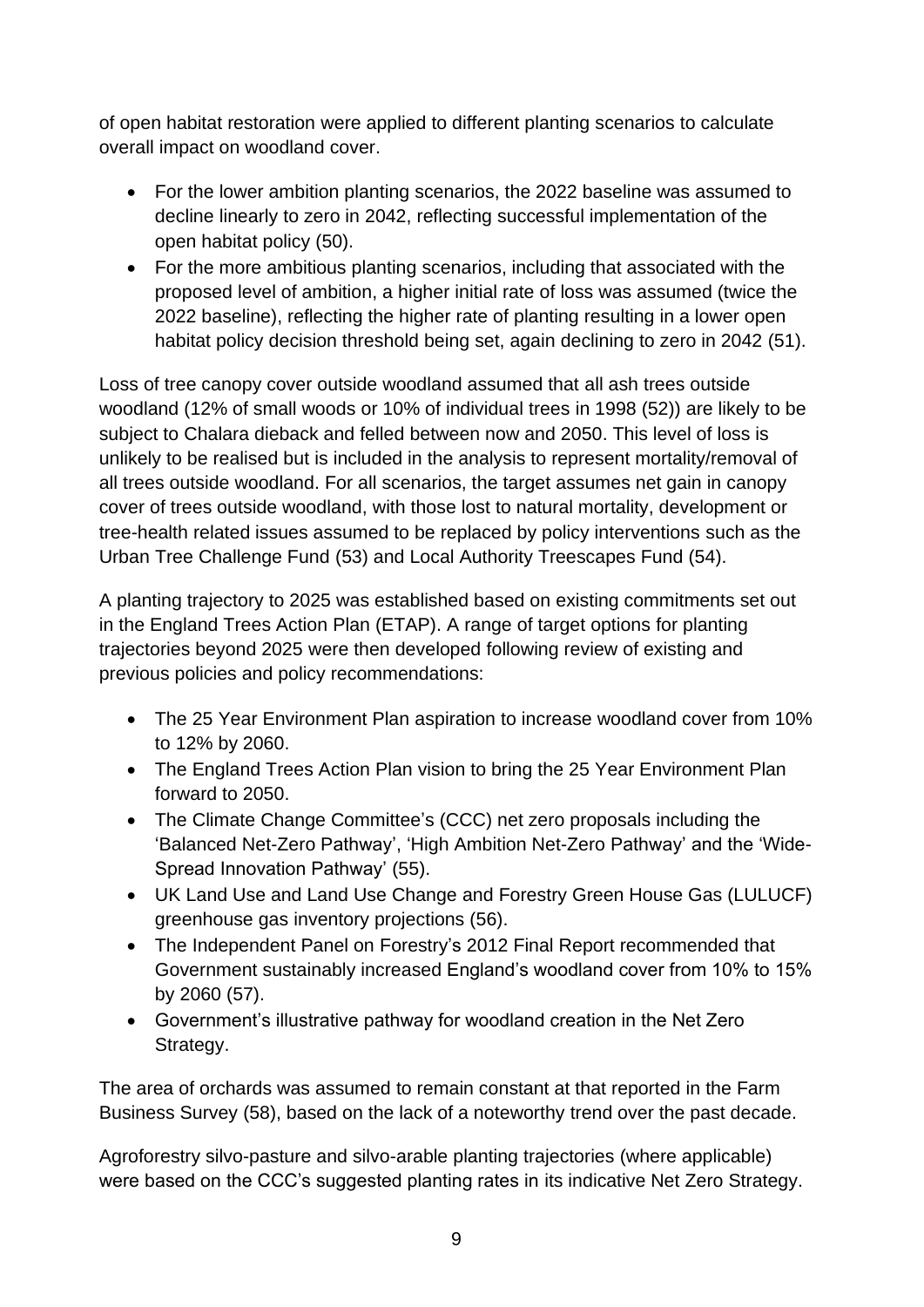# <span id="page-9-0"></span>**Analysis – setting the target**

The ability to achieve each of the planting scenarios was assessed against a range of criteria, including historic woodland expansion statistics, ability to scale up sector capacity, land availability and current policy drivers for woodland expansion, particularly carbon sequestration to help meet carbon budgets and net zero.

## **Historic woodland planting**

Historic planting statistics indicate that expansion rates of more than 5,000 ha/yr have been maintained over the long term (1924-2020) and, in the short term, in the recent past (1995-2005). In both cases, timber supply (1920-1985) and biodiversity/farm woodland planting (1985-2005) were the main drivers of woodland expansion. There is now a greater range of drivers and financial incentives for woodland creation, including carbon credits, flood resilience, water quality improvement and human health and wellbeing, providing the rationale for Government and landowners to plant a wider range of woodlands on different land types and for more diverse management objectives.

## **Land availability**

The low-risk map for woodland creation (59) identifies 3.2 million hectares of low sensitivity land available for potential woodland creation. Although land included in the Low-Risk map may not receive consent for planting under the Environmental Impact Assessment Regulations as a result of the presence of local sensitivities, it is considered relatively conservative in excluding moderate/good agricultural land (ALC3a) and all designated landscapes (National Parks and Areas of Outstanding Natural Beauty). If behavioral barriers, as set out below are addressed, the analysis concluded that there was sufficient land available to meet the majority of the planting scenarios.

## **Contribution to Carbon Budgets and Net Zero**

Projections of carbon sequestration were compiled using Forestry Research's CSORT model (60). Three indicative woodland types are represented in the model: productive conifer, productive broadleaf, and native woodland managed for biodiversity.

Carbon sequestration modelling is based on conventional forestry growth and yield models which apply an s-shaped growth function with slower growth during the establishment phase (the period after planting), accelerating after canopy closure and then slowing again as the trees begin to reach maturity. Operational emissions associated with establishment are included in model outputs, resulting in net emissions in the years immediately after planting.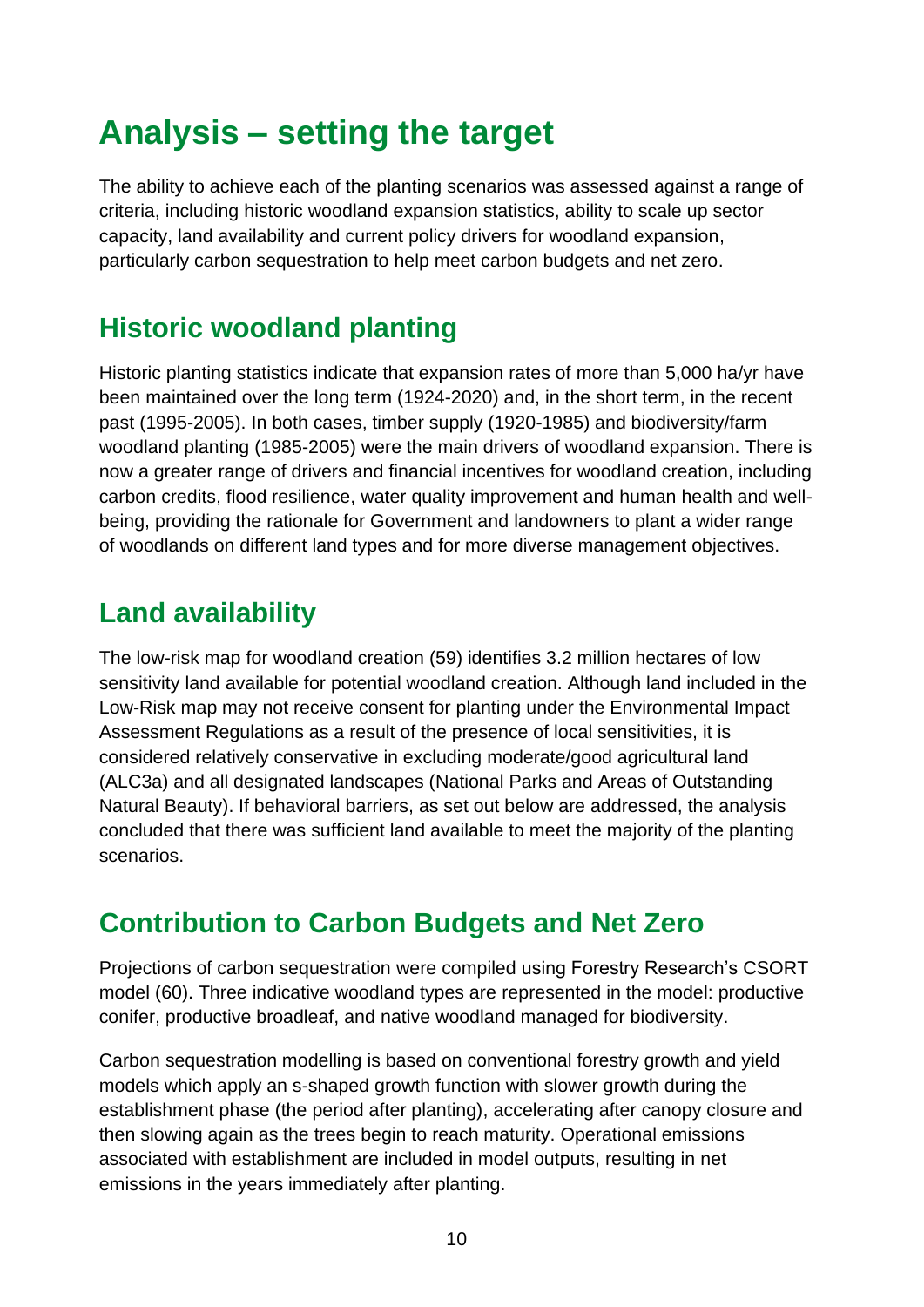As agroforestry has not been commonly practised in the UK, to date, there is uncertainty in how agroforestry systems will be implemented and planted; in particular, spacing, stocking densities and the timing of thinning interventions. Agroforestry carbon emissions/removals have therefore been estimated using the same modelling approach applied to conventional woodland but adjusted to reflect the lower stocking density. Spacing of 7.4 m (470 stems per hectare) that is common silvo-pastural systems, with conventional forestry models constrained using poplar growth and yield models (61).

Carbon sequestration associated with trees outside woodland was estimated using individual tree growth models based on data from I-Tree eco surveys (62).

Annual carbon sequestration rates for an illustrative scenario of 10,000 hectares of either conventional woodland or agroforestry and 1 million trees outside woodland, planted in 2023, are given in Table 1. Annual sequestration is relatively modest over the first 15 years after planting before increasing to a maximum rate over the period 2043-47 during the trees' fastest growth phase and then decline. The table also highlights the lower sequestration potential of agroforestry compared with conventional woodland, although this will be dependent on species, stocking density and silvicultural practice. Sequestration from 1 million trees outside of woodland is also lower than that for conventional woodland or agroforestry.

**Table 1: Average annual sequestration rate (MtCO2e) from 10,000 hectares of rural woodland and agroforestry and 1 million trees outside woodland planted in 2023; carbon sequestration rates for trees outside of woodland are based on estimates used for urban trees in Defra's Urban Tree Challenge Fund (UTCF) modelling.** 

|                                | <b>Average annual sequestration (MtCO2e)</b> |                     |                                                   |  |  |
|--------------------------------|----------------------------------------------|---------------------|---------------------------------------------------|--|--|
| <b>Carbon budget</b><br>period | <b>Conventional</b><br>woodland              | <b>Agroforestry</b> | <b>Trees</b><br><b>Outside</b><br><b>Woodland</b> |  |  |
| CB4 (2023-27)                  | 0.005                                        | 0.001               | 0.000                                             |  |  |
| CB5 (2028-32)                  | 0.034                                        | 0.003               | 0.001                                             |  |  |
| CB6 (2033-37)                  | 0.094                                        | 0.009               | 0.013                                             |  |  |
| CB7 (2038-42)                  | 0.138                                        | 0.027               | 0.018                                             |  |  |
| CB8 (2043-47)                  | 0.180                                        | 0.043               | 0.024                                             |  |  |
| CB9 (2048-52)                  | 0.160                                        | 0.033               | 0.030                                             |  |  |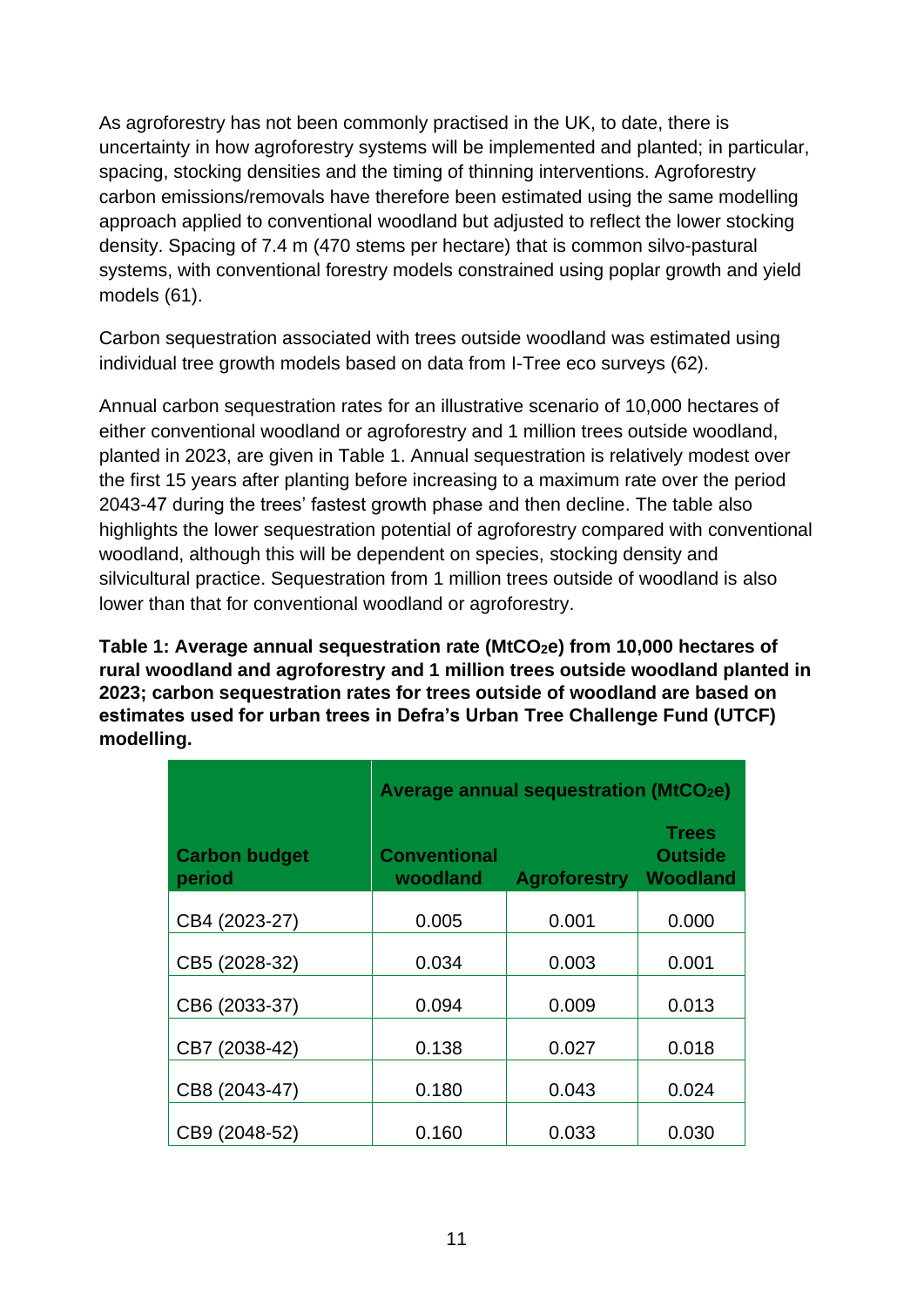## **Behavioural change**

Behavioural evidence on attitudes to tree planting on agricultural land is set out in a recent Natural England research report (63); some of the key conclusions include:

- There is some evidence that farmers with previous experience of woodland creation, environmental schemes or other forms of diversification are more likely to consider tree planting.
- While the uptake of agroforestry systems is increasing, there are remaining barriers including a lack of financial or technical resources, a lack of woodland management knowledge and skills, as well as a perception that agroforestry is not profitable compared with existing farm practices.
- Larger farms are more likely to increase tree cover and marginal land is often preferred for tree planting.
- Economic factors influence decisions, such as planting costs, financial benefits (e.g. those realised through timber production or carbon credits), the loss of agricultural subsidies and lost revenues from reduced agriculture production.
- Tenanted farms are less likely to engage in woodland planting due to the shortterm nature (3-7 years) of most farm tenancies. With 30-40% of farms managed by tenants, this is a potentially large barrier to woodland creation.
- A substantial proportion of farmers and landowners are motivated by issues beyond financial incentives, such as concerns over loss of control, regulation, and bureaucracy associated with grant applications.
- Grants only appeal to a proportion of farmers. They are most successful when they align with existing practices and farmer values.
- The long-term nature and permanence of tree planting is a clear barrier to woodland expansion, with a perceived loss of control over land use, and uncertainty about the possibility to revert to alternative land uses.
- Some farmers view forestry as unprofitable, even when it is more profitable than their current farming business.

This suggests that there are several noteworthy cultural and economic barriers to tree planting, which need to be overcome to incentivise land managers to plant trees and reach the proposed ambitious woodland cover target.

An increase in woodland creation could partly be driven through environmental land management schemes supported by expanded green finance models, including carbon finance through the Woodland Carbon Code (65). Given the unprecedented scale of annual planting required, additional policy levers beyond these initiatives will be required to encourage more landowners to establish woodland, including regulatory and spending measures.

Given the UK is currently transitioning away from the Common Agricultural Policy, it is likely that farmer attitudes will undergo change over the coming years, particularly as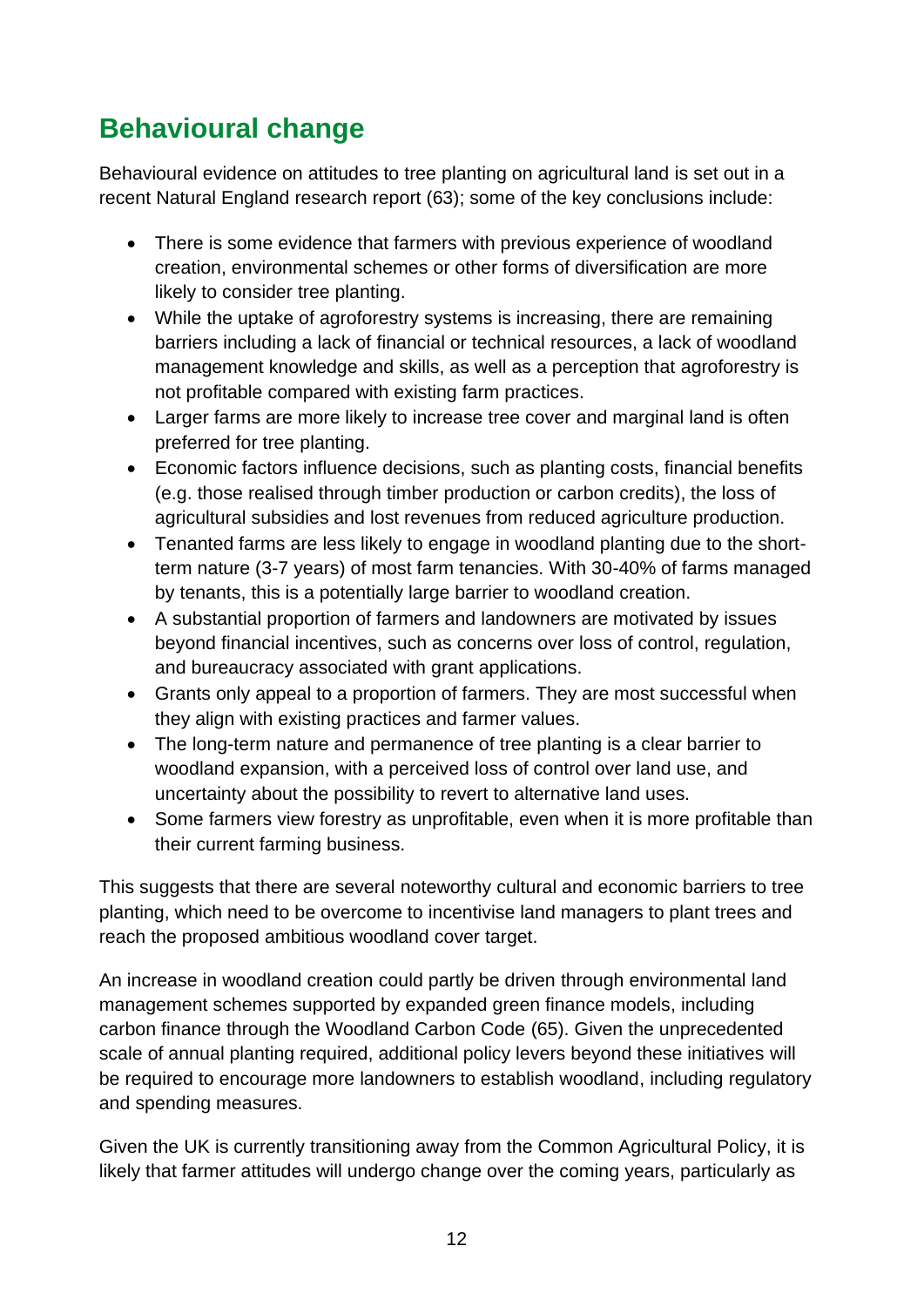they adjust to environmental land management schemes. As such, there is an ongoing need to understand farmer attitudes to tree planting. There is also a lack of evidence on the attitudes to tree planting of other landowners beyond farming, including owners of vacant or derelict land which may be suitable for planting.

## **Forestry Sector capacity**

Short term the risks associated with the ability of the forestry industry to supply sufficient planting stock and a labour-force to meet the demands of the proposed target has been accommodated in the planting profile and through actions set out in the England Trees Action Plan. In the medium and long term, it has been assumed that industry capacity will increase to meet market demand. Forestry sector capacity was assessed during the development of the England Tree Action Plan, which committed to increasing UK sector capacity through the Nature for Climate Fund.

## **Affordability**

An affordability assessment was only conducted for those options included in the Impact Assessment (IA), which provides a breakdown of the costs and all associated assumptions. For options in the IA, 5-10% were assumed to be established through natural colonisation, based on initial applications to the England Woodland Creation Offer.

# <span id="page-12-0"></span>**Discussion**

The following section sets out the rationale supporting the proposed metric, scope and level ambition for the statutory tree target presented in the public consultation. The reasons for not taking options forward are also set out.

## **Scope/reporting options**

#### **Design of the metric**

Three options were considered for the design and reporting of the target metric, in terms of being outcome or activity-based and whether restricted to woodland or England's wider treescape.

• Total Area of Woodland/Tree Cover in England: Similar format to woodland area currently reported in Forestry Statistics based on a periodic (10-yearly) analysis of aerial photography updated annually through administrative records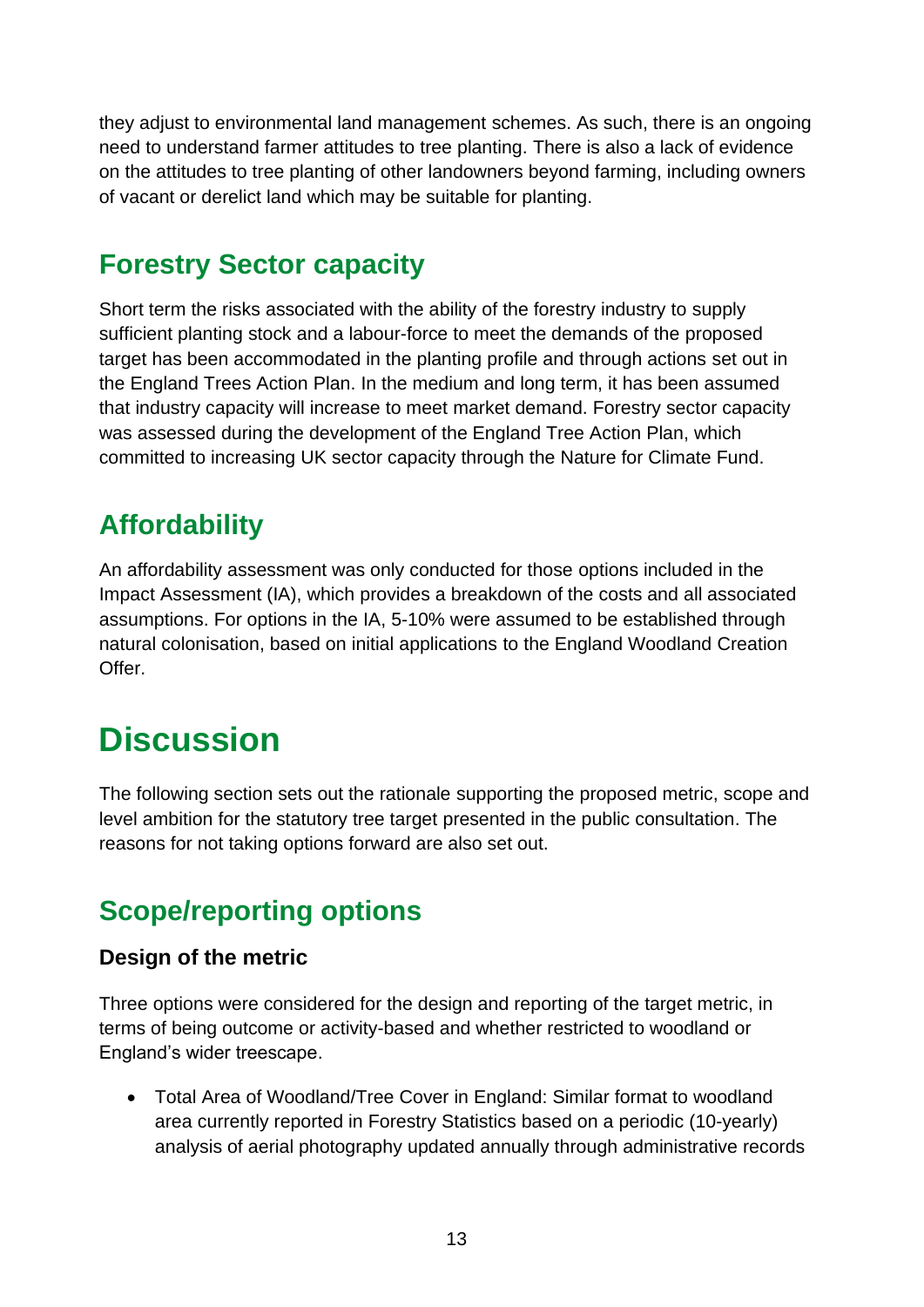of woodland creation and deforestation and remote sensing for woodland loss. This option would be restricted to woodlands of more than 0.5 ha in area.

- Area of trees/woodland planted: Similar format to annual planting published in Forestry Statistics, based on administrative records. This option would be restricted to tree planting and woodland creation funded by government or other delivery partners and exclude natural land use change processes or the impact of deforestation on the tree and woodland resource.
- Tree canopy cover including woodlands and trees outside woodlands: An aggregate indicator of woodland cover as currently reported, annually, in Forestry Statistics and tree canopy cover outside woodlands (small woods, groups of trees, linear features, and individual trees) assessed by remote sensing.

#### **Granularity of reporting**

A second consideration was the granularity of reporting/differentiation of woodland type (i.e., conifer, broadleaf or mixed), and whether the proposed target should be restricted to specific woodland types, for example native woodland, or use a broad definition of woodland.

- Undifferentiated target: This option would provide flexibility in achieving the target and avoid constraining future policy development.
- Differentiated target: This option would require a rigid statutory definition of each type of woodland, the ability to discern between the different categories and track changes over time. It would also limit the ability of future forestry policy to respond to changing societal needs.

#### **Scope of the metric**

The third consideration in setting the scope of the metric for the target was defining the tree and woodland types that will contribute to the target. Seven categories are set out in Table 2, together with the narrative supporting their inclusion/rejection, as discussed with both the stakeholder group (AFG) and the independent expert group (TAW-SAG).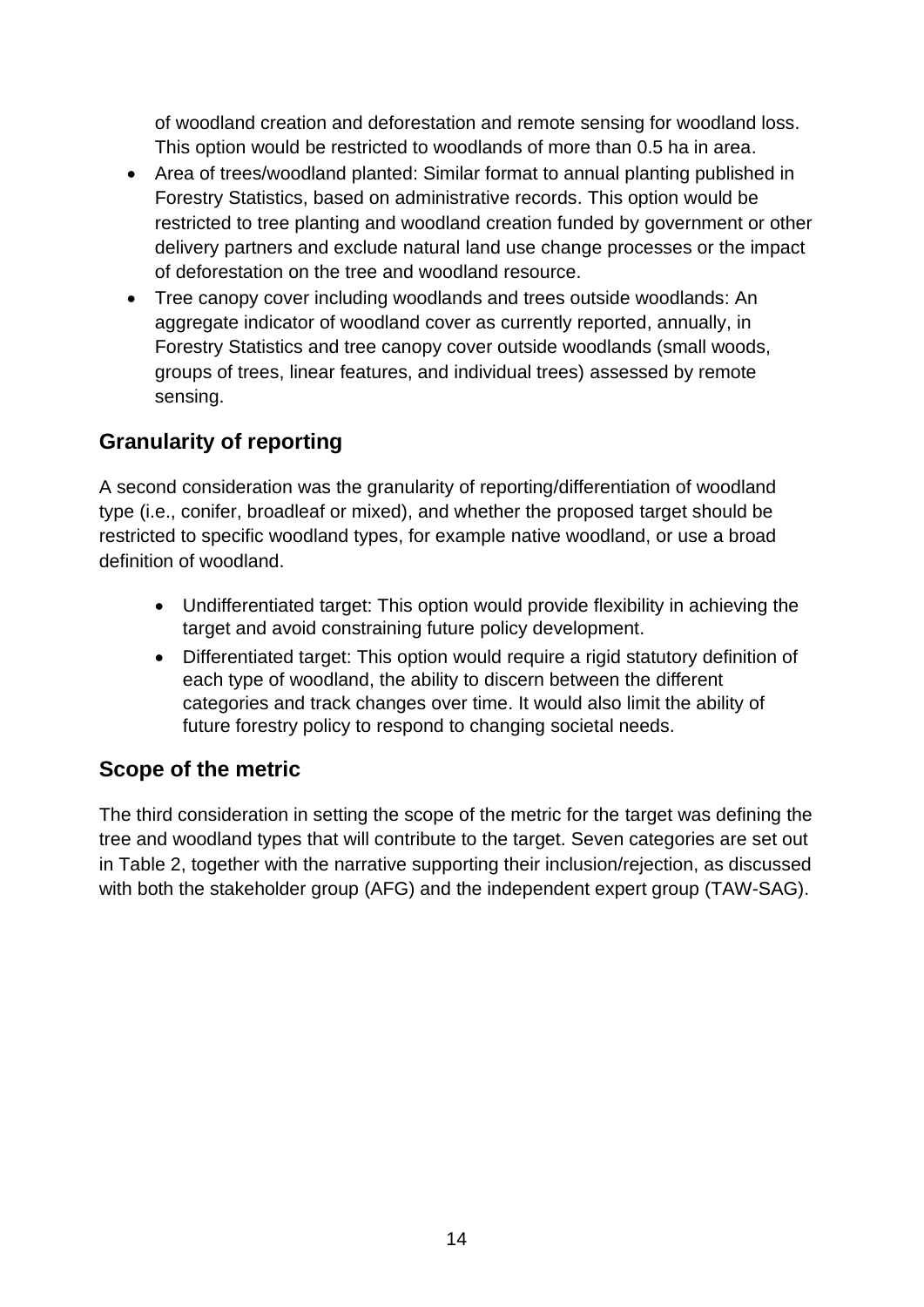**Table 2: Tree and woodland types considered for inclusion in the scope of the metric**

| <b>Tree/woodland types</b><br>considered | <b>Rationale for inclusion</b>                                                                                                                                                                                                                                                                                   |
|------------------------------------------|------------------------------------------------------------------------------------------------------------------------------------------------------------------------------------------------------------------------------------------------------------------------------------------------------------------|
| Conventional woodland                    | Woodland as defined by UK Forestry Standard is<br>central to a tree and woodland target. [included]                                                                                                                                                                                                              |
| <b>Agroforestry Systems</b>              | Agroforestry systems are included in the pathway to<br>reach net zero in the Net Zero Strategy (66) and in<br>the CCC's pathways. It is assumed that silvo-<br>pasture systems would meet the NFI definition of<br>woodland and silvo-arable systems would be<br>included as trees outside woodlands. [included] |
| <b>Trees Outside Woodland</b>            | To recognise the ecosystem services they provide.<br>Defined by the NFI report 'Canopy Cover Outside<br>Woodland in Britain (67)'. [included]                                                                                                                                                                    |
| Orchards                                 | To recognise the unique ecosystem services they<br>provide, with area reported in the Farming Business<br>Survey (68). [included]                                                                                                                                                                                |
| Hedges                                   | Hedgerows, trees in hedgerows and linear features<br>of hedgerows are included in the CCC's indicative<br>net zero pathway (69). [rejected, but see trees<br><b>Outside Woodland]</b>                                                                                                                            |
| <b>Biomass</b>                           | <b>Short Rotation Coppice and Short Rotation Forestry</b><br>are likely to make an important contribution as<br>biomass feedstocks to the net zero pathway (70).<br>[rejected, subject to consultation responses]                                                                                                |
| <b>Natural Colonisation</b>              | Woodland established through natural colonisation<br>provides considerable biodiversity benefits (71).<br>[included]                                                                                                                                                                                             |

## <span id="page-14-0"></span>**Summary of proposed scope**

Tree Canopy Cover including woodlands and trees outside woodlands is considered as the most appropriate metric for the proposed target. It is outcome based and would provide an accurate picture of the progress being made towards government's planting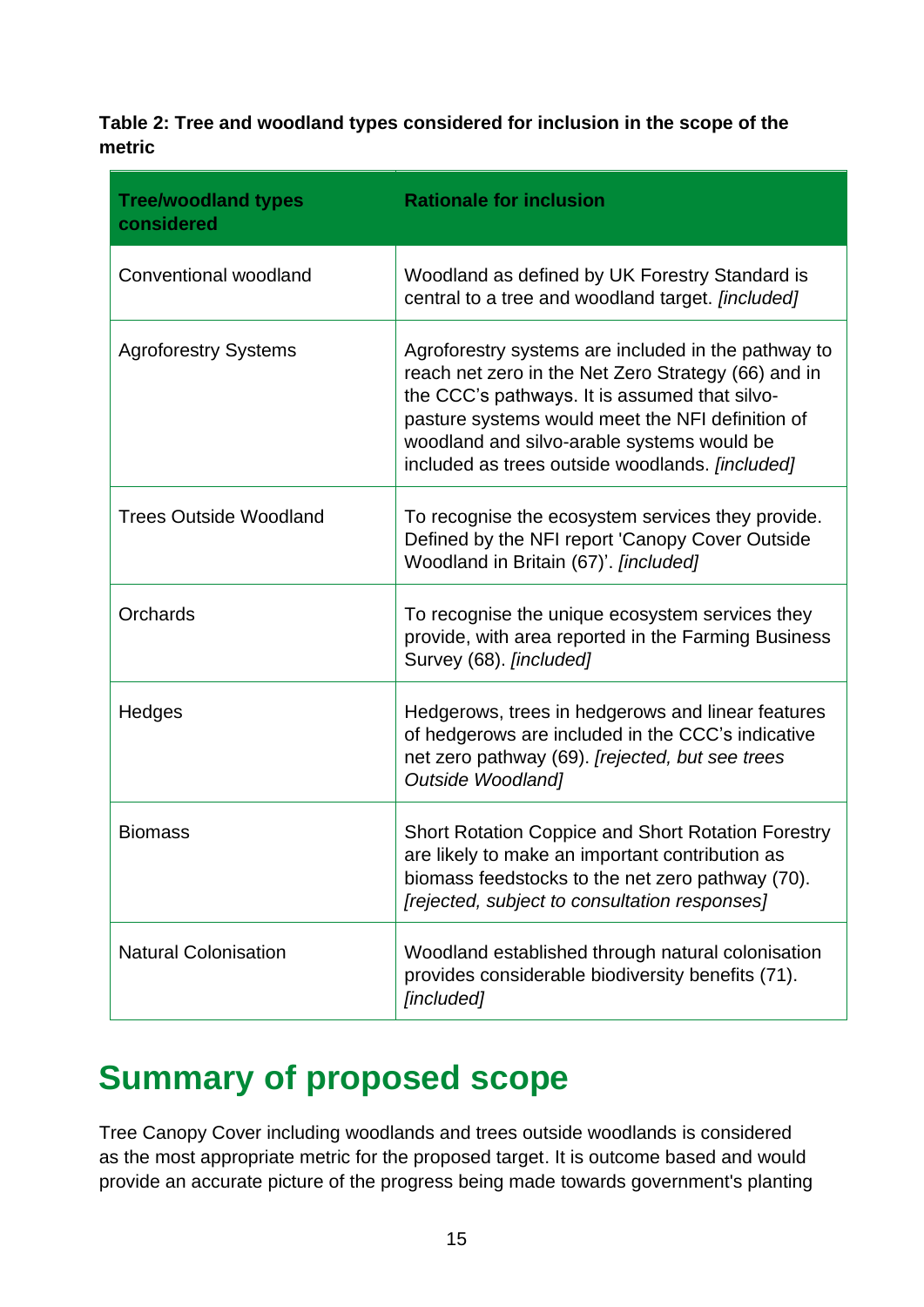targets. The metric includes small woods and trees outside woodlands which provide a wide range of societal benefits. An undifferentiated metric is concluded as most appropriate for delivering the proposed target, as it is more practical to implement and monitor and is easier to define in legal terms. Woodland and trees included in the scope of the metric are conventional woodlands, agroforestry systems, orchards, small woods, groups of trees and individual trees. The metric also includes woodland established through natural colonisation, in line with the England Woodland Creation offer and supported by an FR analysis of natural colonisation schemes funded by the Woodland Grant Scheme between 1998 and 2003.

## **Rationale for rejecting metric/scope options**

#### **Total Area of Woodland/Tree Cover in England (ha)**

This metric was rejected as it would exclude trees outside woodlands and the considerable societal benefits they provide, as set out in the 25 Year Environment Plan.

#### **Area of Woodland/Number of Trees Planted**

This metric was rejected as (a) it is action based rather than outcome based and (b) and would not reflect net progress towards government's existing woodland cover targets or government's wider environmental ambitions, including the suite of targets proposed under the Environment Act, though not accounting for deforestation.

#### **Differentiated**

A differentiated target was rejected because it would be challenging to both monitor and implement in practice and would also require a strict legal definition of each woodland type and the ability to monitor changes in the composition of existing woodland. The actions we are taking in the England Trees Action Plan, the suite of targets being released, especially biodiversity targets and the UKFS will act as drivers for broadleaf planting and ensure the woodlands created are mixed. Furthermore, if productive (conifer) woodlands were to be excluded, the metric would fail to recognise the support they can provide for biodiversity, particularly when mature (72; 73).

#### **Hedgerows**

Hedgerows were excluded as they do not meet the National Forest Inventory definition of trees or woodlands. However, trees in hedgerows are included in the proposed metric and 'outgrown hedgerows' will be included when they meet the definition of linear features, as defined in the NFI trees outside woodland report.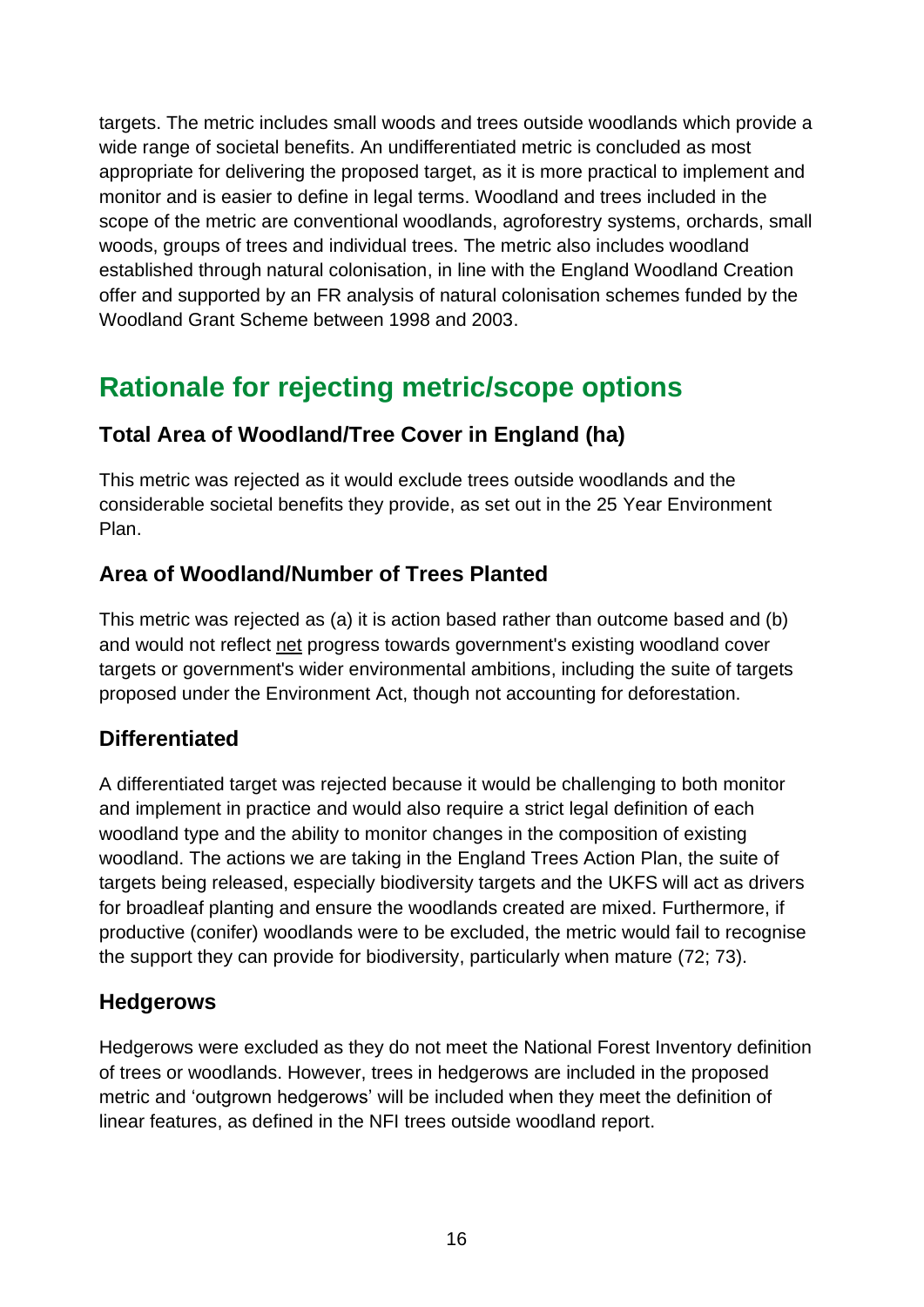#### **Purpose-grown biomass plantations**

Initially excluded as they may not provide the societal benefits expected from conventional, UKFS-compliant woodland, as set out in the 25 Year Environment Plan. However, this decision is subject to the public consultation and may also be revisited after the Biomass Strategy is published later in 2022 with the option to modify the scope and level of ambition for the target. It should also be noted that stands of short rotation coppice or forestry that are components of UKFS-compliant woodland would be included in the scope of the metric.

## **Options for setting the level of ambition**

The tree planting options considered for the tree and woodland target are shown Table 3, based on a range of existing targets, recommendations and aspirations, together with higher ambition options developed through this analysis. Figure 2 shows the profile of land use change between now and 2050 associated with each of the options.

For all options, either no net loss of tree canopy cover outside woodland was implicitly assumed, or net gain explicitly accounted for in the scenarios taken forward to the IA. In all cases, the benefits of gross planting rates were considered, with no account taken of a baseline or assumptions over 'business as usual' planting rates; the rationale for this analytical approach is that in the absence of Government intervention, it is likely that planting rates will fall to minimal levels.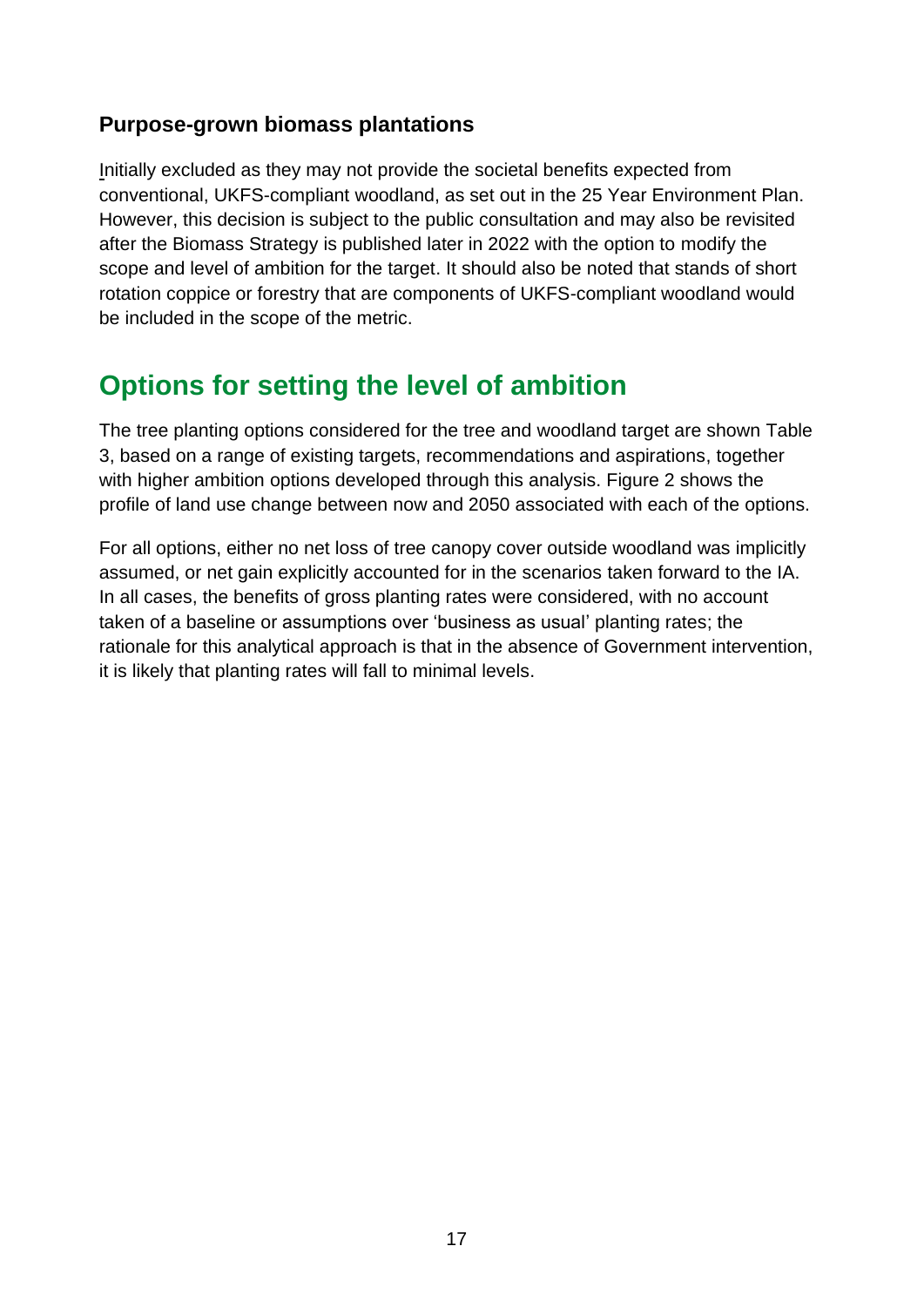| <b>Option</b>                                                          | <b>Reference/rationale for inclusion</b>                                                                                                                                                                                                   | <b>Suggested land</b><br><b>use</b><br>requirements<br>for each option<br>(ha) |
|------------------------------------------------------------------------|--------------------------------------------------------------------------------------------------------------------------------------------------------------------------------------------------------------------------------------------|--------------------------------------------------------------------------------|
| <b>Historical</b><br>Scenario                                          | The average rate of woodland expansion<br>achieved over the past century and the planting<br>rate sustained following the introduction of a<br>balanced forestry policy (1995-2005); planting<br>rates would rise to 6,000 ha/yr from 2023 | Conventional<br>Woodland:<br>173,264<br>Total: 173,264                         |
| 25 Year<br>Environment<br>Plan                                         | The planting trajectory (up to 2050) required to<br>meet the 12% woodland cover target in the 25<br>Year Environment Plan by 2060; planting rates<br>would rise to 7,200 ha/yr from 2025                                                   | Conventional<br>Woodland:<br>208,485<br><b>Total: 208,485</b>                  |
| 25 Year Plan<br>bought<br>forward to<br>2050                           | The England Trees Action Plan's aspiration of<br>12% woodland cover by mid-century [assumed to<br>be 2050]; planting rates would rise to 9,900 ha/yr<br>from 2025.                                                                         | Conventional<br>Woodland:<br>276,415<br><b>Total: 276,415</b>                  |
| <b>LULUCF</b><br><b>GHG</b><br>Inventory<br><b>Stretch</b><br>Scenario | The most recent LULUCF GHG inventory<br>projections (2019i) stretch scenario; planting<br>rates would rise to 17,500 ha/yr from 2035.                                                                                                      | Conventional<br>Woodland:<br>435,701<br><b>Total: 435,701</b>                  |
| Net Zero<br>Strategy                                                   | England's contribution to the afforestation profile<br>of the Net Zero Strategy's illustrative pathway;<br>planting rates would rise to 16,700 ha/yr from<br>2035.                                                                         | Conventional<br>Woodland:<br>420,395<br>Total: 420,395                         |

#### **Table 3: Options considered for the tree canopy and woodland cover target**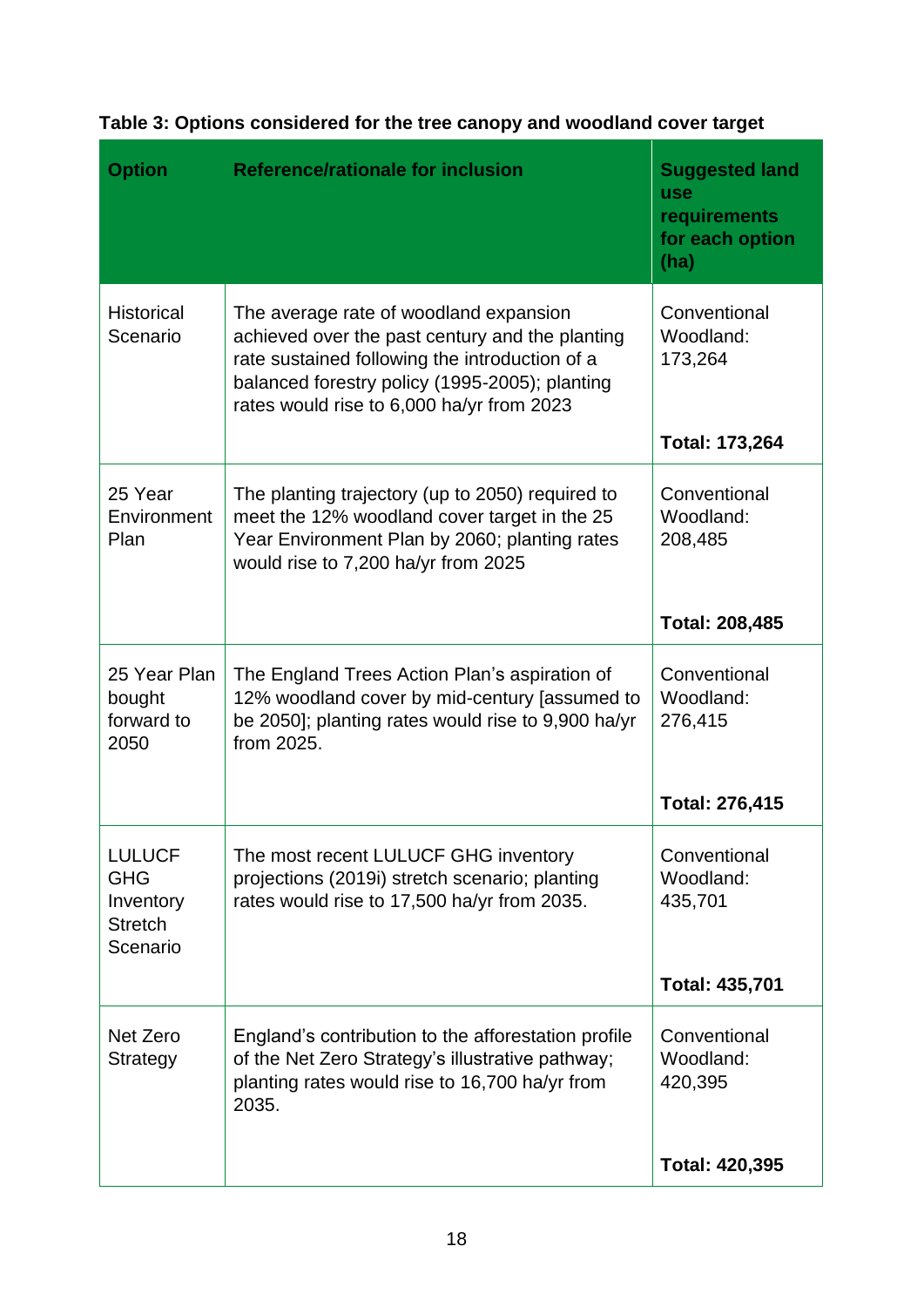| CCC's<br>Widespread<br>Innovation<br>Pathway | The level of afforestation outlined in the CCC's<br>Widespread Innovation Pathway; planting rates<br>would rise to 16,700 ha/yr from 2030.                                                                                                                                                                       | Conventional<br>Woodland:<br>433,395<br><b>Total: 433,395</b>                             |
|----------------------------------------------|------------------------------------------------------------------------------------------------------------------------------------------------------------------------------------------------------------------------------------------------------------------------------------------------------------------|-------------------------------------------------------------------------------------------|
| Canopy<br>Cover of<br>17.5%<br>Scenario      | Woodland expansion profile set out in the<br>illustrative pathway of the Net Zero Strategy with<br>flexible delivery policy including conventional<br>woodland, trees outside woodland, agroforestry<br>systems and orchards; planting rates would rise<br>to 16,700 ha/yr from 2035.                            | Conventional<br>Woodland:<br>277,892<br>Agroforestry:<br>137,350<br><b>Total: 415,242</b> |
| Canopy<br>Cover of<br>19%<br>Scenario        | Conventional woodland planting rising to the level<br>assumed in the Net Zero Strategy with additional<br>agroforestry. A wide scope includes conventional<br>woodland, trees outside woodland, agroforestry<br>systems and orchards; planting rates would rise<br>to 17,500 ha/yr from 2030.                    | Conventional<br>Woodland:<br>420,395<br>Agroforestry:<br>197,250<br>Total: 617,645        |
| Canopy<br>Cover of<br>20.5%<br>Scenario      | Planting rates assumed in the CCC's Widespread<br>Innovation Pathway combined with additional<br>agroforestry uptake as set by the CCC. A wide<br>scope includes conventional woodland, trees<br>outside woodland, agroforestry systems and<br>orchards; planting rates would rise to 23,000<br>ha/yr from 2030. | Conventional<br>Woodland:<br>420,395<br>Agroforestry:<br>394,500<br><b>Total: 814,895</b> |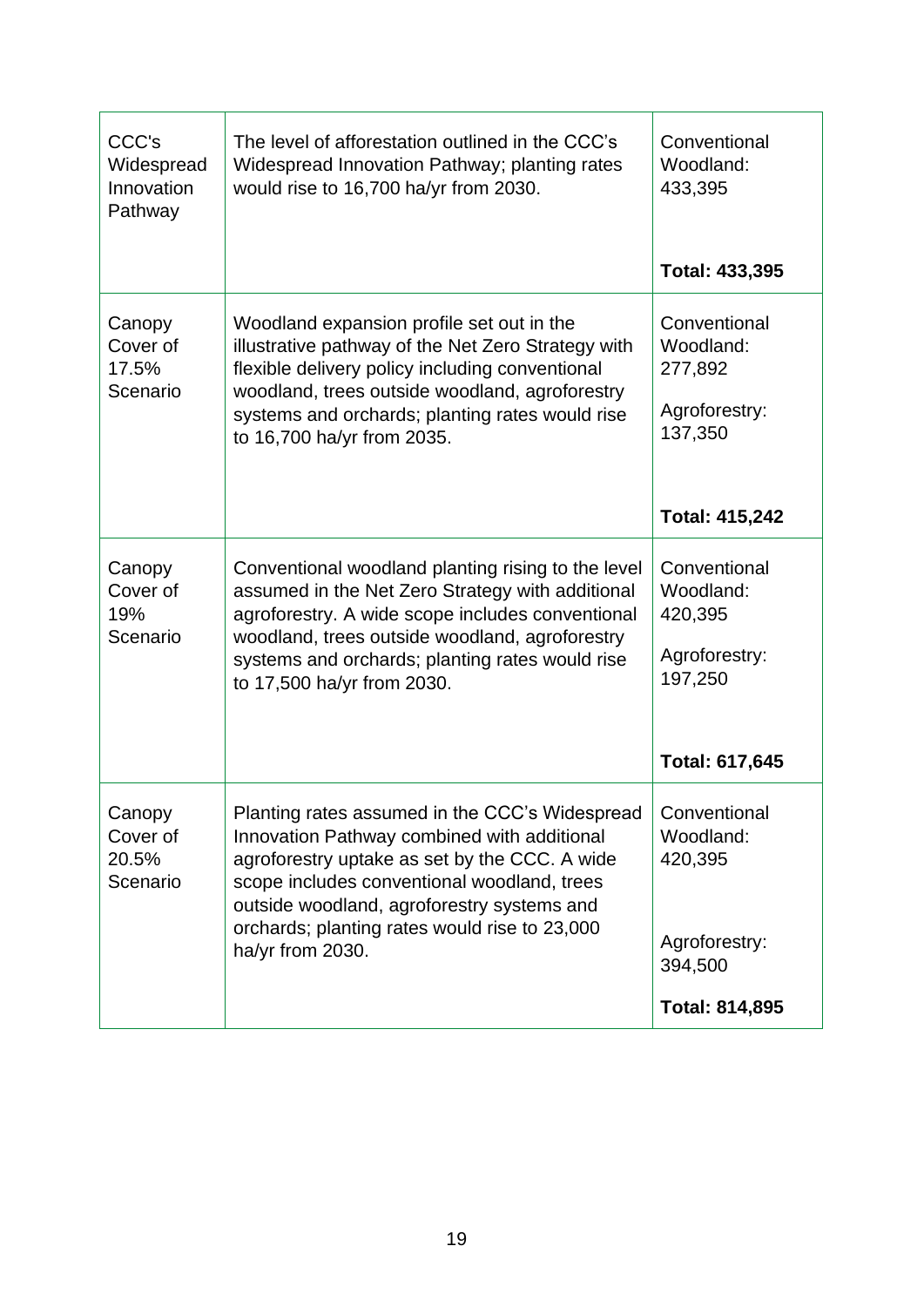**Figure 2: Land use change profile for the nine options considered in setting the tree canopy and woodland cover target.**



Table 4 presents carbon sequestration potential for each of the planting scenarios (including contributions from agroforestry systems and tree planting outside woodland, as appropriate). Emissions savings are presented by carbon budget period and to 2100, as an indication of the contribution to the illustrative pathway set out in the Net Zero Strategy.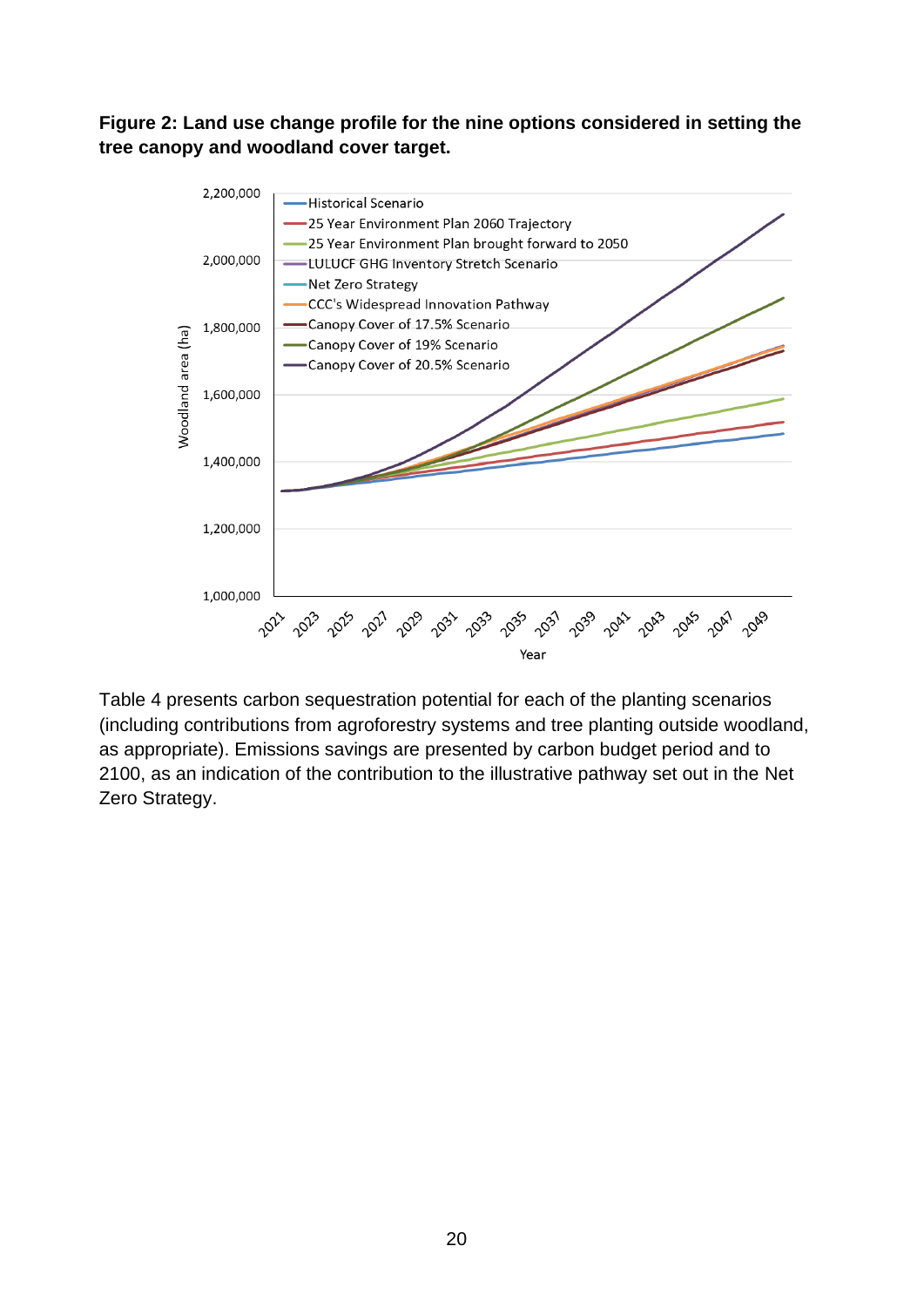**Table 4: Carbon sequestration/emissions savings potential (MtCO2) for each planting scenario considered in target ambition analysis, assuming that planting (and woodland loss) ceases after 2050.**

|                                               | <b>Emission savings (MtCO2)</b> |                  |                  |                  |                   |                   |
|-----------------------------------------------|---------------------------------|------------------|------------------|------------------|-------------------|-------------------|
|                                               | CB4                             | CB <sub>5</sub>  | CB <sub>6</sub>  | CB7              |                   |                   |
| <b>Option</b>                                 | $(2023 -$<br>27)                | $(2028 -$<br>32) | $(2033 -$<br>37) | $(2038 -$<br>42) | <b>To</b><br>2050 | <b>To</b><br>2100 |
| <b>Historical</b>                             | 0.04                            | 0.46             | 1.61             | 3.51             | 16.1              | 94.4              |
| 25 Year Plan 2060<br>trajectory               | 0.03                            | 0.56             | 1.95             | 4.28             | 19.5              | 113.7             |
| 25 Year Plan 2050<br>trajectory               | 0.02                            | 0.60             | 2.21             | 5.18             | 24.1              | 150.2             |
| <b>LULUCF GHG Inventory</b><br><b>Stretch</b> | 0.02                            | 0.62             | 2.50             | 6.35             | 31.5              | 234.4             |
| <b>Net Zero Strategy</b>                      | 0.01                            | 0.61             | 2.48             | 6.28             | 31.0              | 226.4             |
| Canopy Cover of 17.5%                         | 0.01                            | 0.61             | 2.54             | 6.62             | 32.8              | 246.6             |
| <b>CCC Widespread</b><br>Innovation           | 0.01                            | 0.62             | 2.63             | 6.73             | 33.0              | 234.0             |
| Canopy Cover of 19%                           | 0.01                            | 0.58             | 2.59             | 7.26             | 38.2              | 329.0             |
| Canopy Cover of 20.5%                         | $-0.01$                         | 0.71             | 3.49             | 10.1             | 53.7              | 462.8             |

### **Proposed level of ambition**

An increase in tree canopy and woodland cover from 14.5% to 17.5% by 2050 is proposed as the level of ambition for the statutory target. This level of ambition would require that ~415,000 hectares of new woodland are planted over this period, allowing for some woodland loss, together with a net increase in tree canopy cover outside woodland. Carbon modelling indicates that achieving this target could achieve life-time carbon savings (to 2100) of 247 Mt of  $CO<sub>2</sub>$  if all ~415,000 ha was planted as a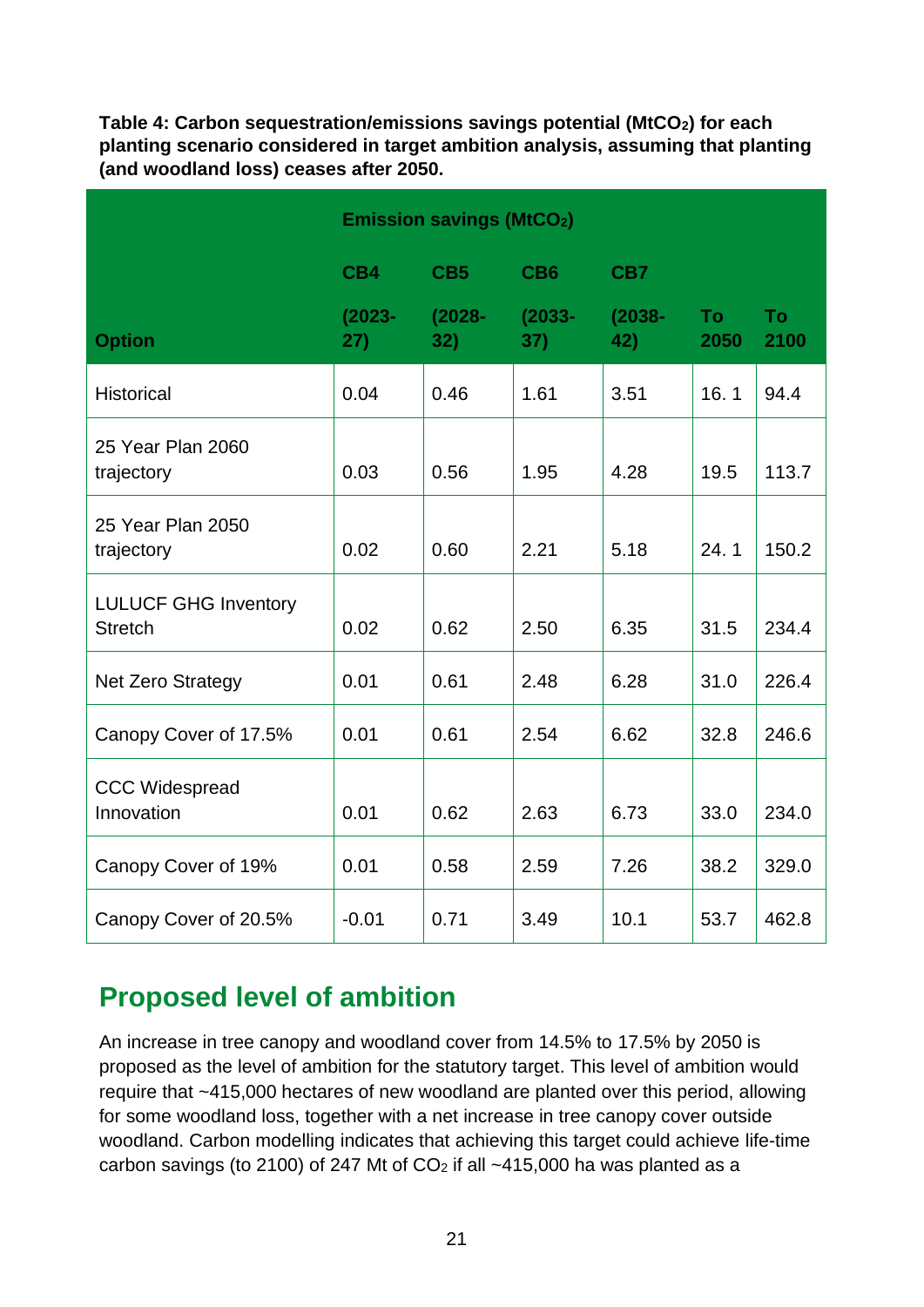balanced mix of conventional woodland. If agroforestry systems make a noteworthy contribution to meeting the proposed target (as is assumed in the IA), lifetime carbon savings could fall to 170 MtCO<sub>2</sub> (an increase of 141 MtCO<sub>2</sub> compared to the baseline).

The proposed level of ambition would change 3% of the country's land use. Analysis of land availability indicates that there is a low risk of driving undesirable outcomes assuming that the current regulatory framework based on the UK Forestry Standard is retained.

Forestry sector capacity would need to increase to meet this level of ambition. Policies are in development as set out in the England Trees Action Plan and support is in place, including to address risks to plant health, through the Nature for Climate Fund.

This level of ambition is consistent with the illustrative planting pathway in Government's Net Zero Strategy and would exceed the planting aspirations and commitments of the England Trees Action Plan and the 25-Year Environment Plan. The level of ambition would also help to deliver other proposed targets, particularly biodiversity and water, proposed through the Environment Act and the wider environmental ambitions in the 25-Year Environment Plan. However, the proposed level of ambition falls short of the CCC's balanced net zero pathway. This recognises that policy flexibility is needed in achieving net zero and that technological solutions may provide alternative pathways.

## **Consideration of options not being taken forward**

#### **Historical Scenario**

The planting rate represented in this option is achievable, having previously been reached. However, the option was rejected as it would not generate sufficient carbon savings as the planting rates fall considerably short of those included in the indicative pathway of the Net Zero Strategy, as well as failing to meet the planting commitments of the England Trees Action Plan and the 25-Year Environment Plan.

#### **25 Year Environment Plan**

Planting rates are considered achievable, helping to generate a wide range of societal benefits by meeting the planting ambitions of the England Trees Action Plan and the 25 Year Environment Plan. However, the option was rejected as it would not achieve the carbon savings in the indicative pathway of the net zero strategy.

#### **25 Year Environment Plan bought forward to 2050**

This option is considered achievable and desirable and would meet the ambitions/commitments of both the England Trees Action Plan and the 25-Year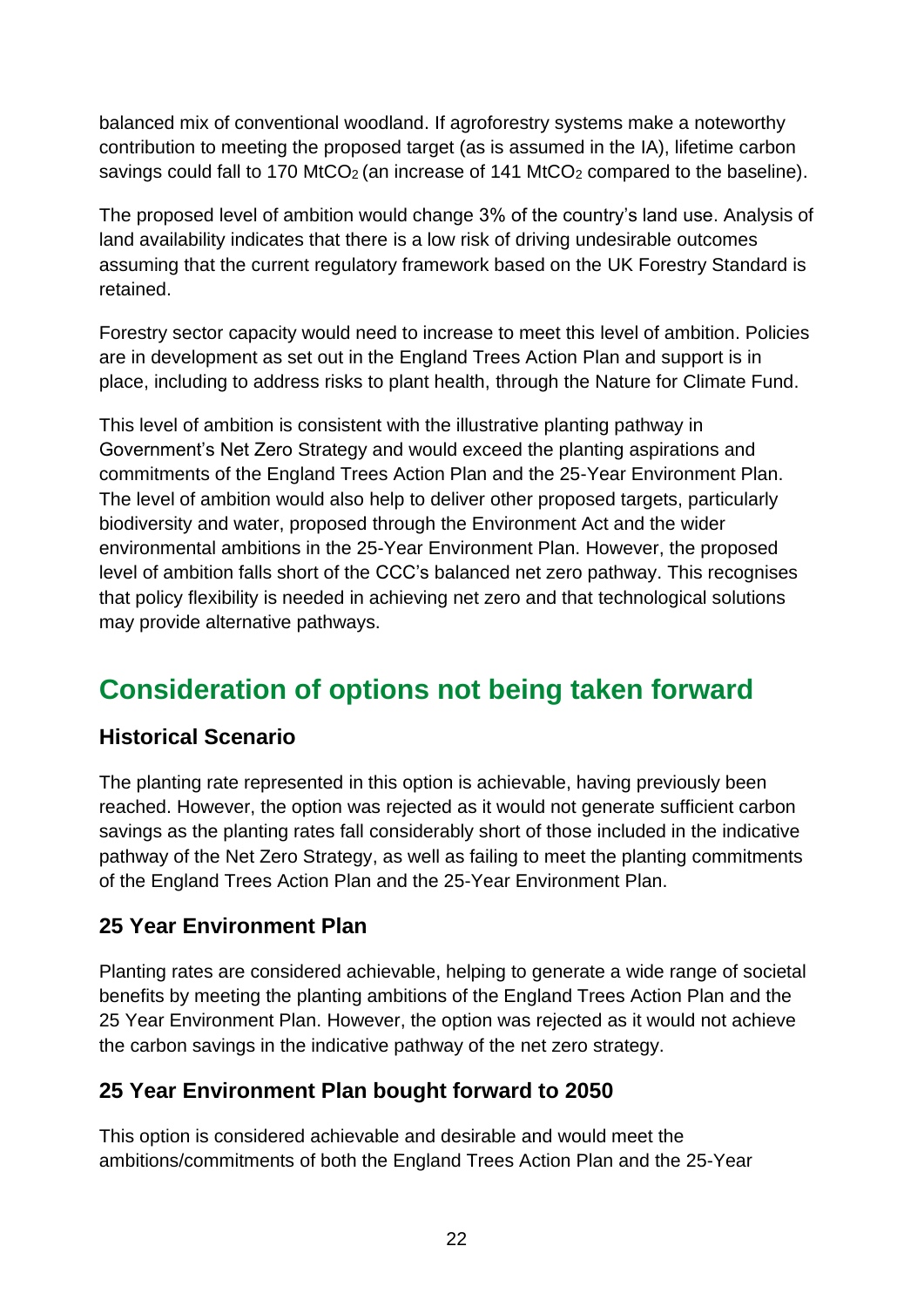Environment Plan prior to its target date. However, the planting rates are less than the illustrative pathway of the Net Zero Strategy and the option was rejected as it would not generate sufficient carbon savings.

#### **LULUCF GHG Inventory Stretch Scenario**

Planting rates in this option are ambitious, similar to those illustrated in the Net Zero Strategy, and could generate a similar level of carbon savings. This scenario was rejected as only conventional woodland was in scope and, as such, it offered limited flexibility for delivery by excluding agroforestry systems, raising concerns over it being achievable. Trees outside woodlands are also not considered, failing to recognise their societal benefits.

#### **Net zero strategy**

Planting rates in this option are ambitious and generate the carbon savings set out in the net zero illustrative pathway. The proposed target has built on this option to recognize the value of trees outside woodlands and to enable greater delivery flexibility for the same carbon benefits.

#### **CCC's Widespread Innovation Pathway**

Planting rates are highly ambitious in the short-term, bringing England's afforestation contribution to net zero forward from 2035 to 2030. The scenario focuses on planting a higher proportion of conifers to deliver higher carbon savings, resulting in less delivery flexibility and the potential for undesirable outcomes. The ability to achieve other proposed Environment Act targets, particularly water and biodiversity could also be negatively impacted. The rapid acceleration in planting rates would also put additional pressure on the forestry sector and seed supply in the short term. The option was therefore rejected as considered potentially unachievable, less flexible than other options and with the potential for undesirable outcomes.

#### **Canopy Cover of 19%**

Planting rates for this option are highly ambitious reaching 25,000 hectares annually by 2035. Such high planting rates would create notable land pressures and are unlikely to be achievable in the absence of high levels of agroforestry uptake, which is highly uncertain. This level of land use pressure would be likely to increase the risk of undesirable outcomes such as compromises on environmental standards. There would also need to be substantial changes in landowner behaviour which would bear considerable financial costs and require large cultural shifts which are also uncertain. The planting rates would also put extreme pressure on the forestry sector and seed supply chain, which would increase the risk to plant health as a result of the need to import large numbers of planting stock. This option was therefore rejected as likely to be unachievable, highly demanding and potentially damaging to the environment.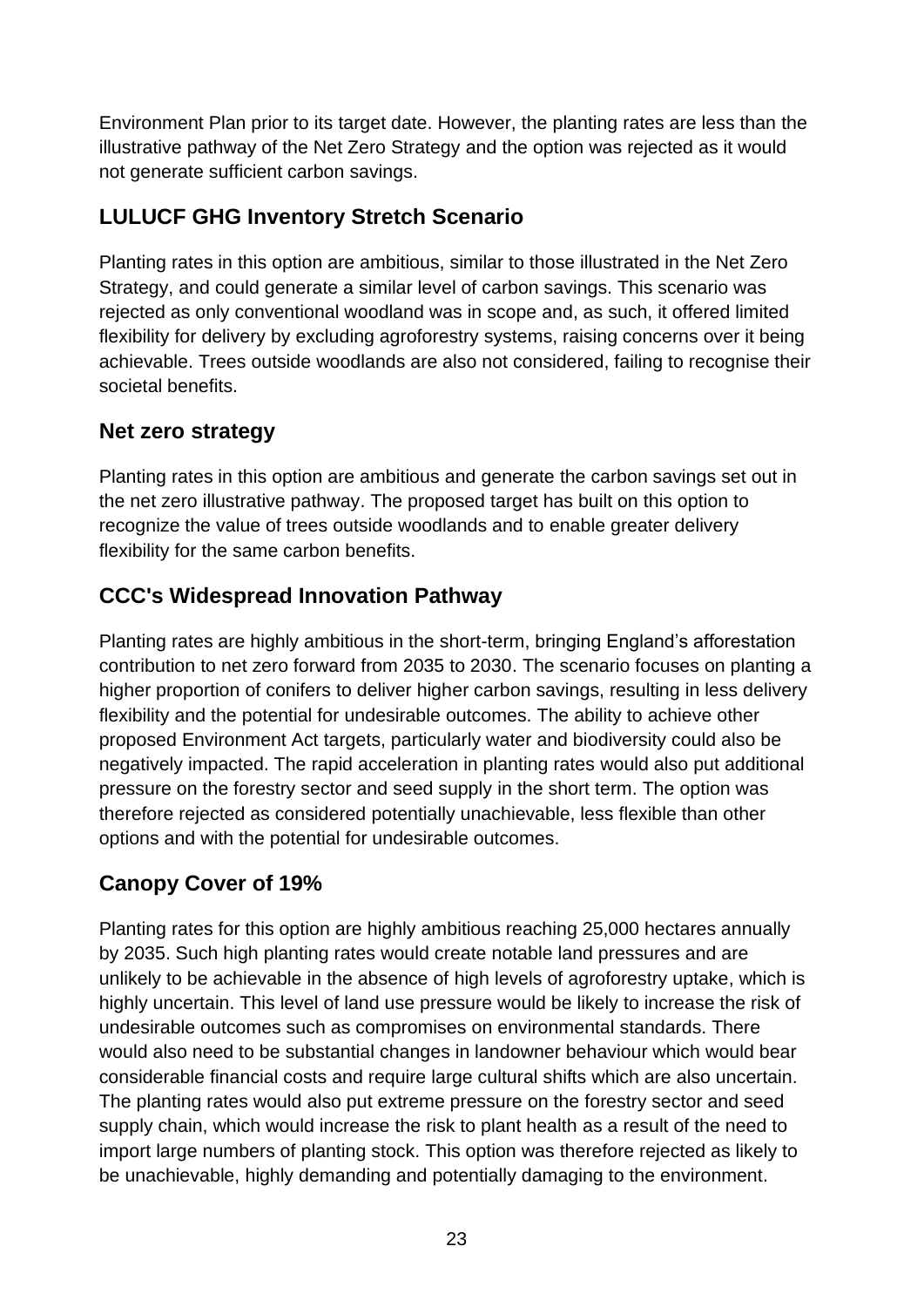#### **Canopy Cover of 20.5%**

Planting rates in this scenario are highly ambitious, requiring 35,000 hectares to be planted, annually, by 2035. Given that there are currently uncertainties regarding the uptake of agroforestry, we do not have confidence in the potential impacts this level of land use change would have on other government priorities. There were also Similar concerns over whether the option is achievable and the potential for environment apply as for the 19% canopy cover option, and it was therefore rejected.

# <span id="page-23-0"></span>**Systems Interactions and trade-offs**

Tree planting and woodland creation, particularly at the level proposed for the statutory target, could have synergies with achieving a number of the statutory targets that are proposed through the Environment Act. However, poor implementation could have negative environmental impacts and tradeoffs.

#### **Biodiversity**

All native woodland creation (as defined in FC's Ancient and Native Woodland Practice Guide) (74) is categorised as priority habitat and will contribute directly to the recovery of biodiversity. The analysis assumes that up to 80% of the woodland planted will be native and, if the proposed target is realised, this would result in approximately 150,000 hectares of priority habitat being created outside protected sites by 2042; this figure could be higher if conventional woodland creation (as opposed to agroforestry systems) makes a larger contribution than currently assumed.

If woodland expansion accelerates there is potential to increase the rate of restoration of open ground habitat (75) (such as heathland) from conifer woodland through lowering the Open Habitats policy bar for compensatory planting; in turn, this would contribute directly to the area of habitat restored, condition of Sites of Special Scientific Interest (SSSIs) and improved status of species populations.

Increasing the area of woodland is likely to improve the status of species populations associated with woodland (red squirrel; woodland bird assemblages) (76).

Inappropriate woodland creation could impact negatively on species associated with open ground habitats or directly on non-woodland wildlife-rich habitat. Site specific impacts are minimised through applying Environmental Impact Assessment (Forestry) (EIA) regulations and maps are being developed highlighting areas where woodland expansion would impact on upland breeding bird populations (Forestry Commission (FC) and British Trust for Ornithology) and flora (Natural England with the Botanical Society of Britain and Ireland).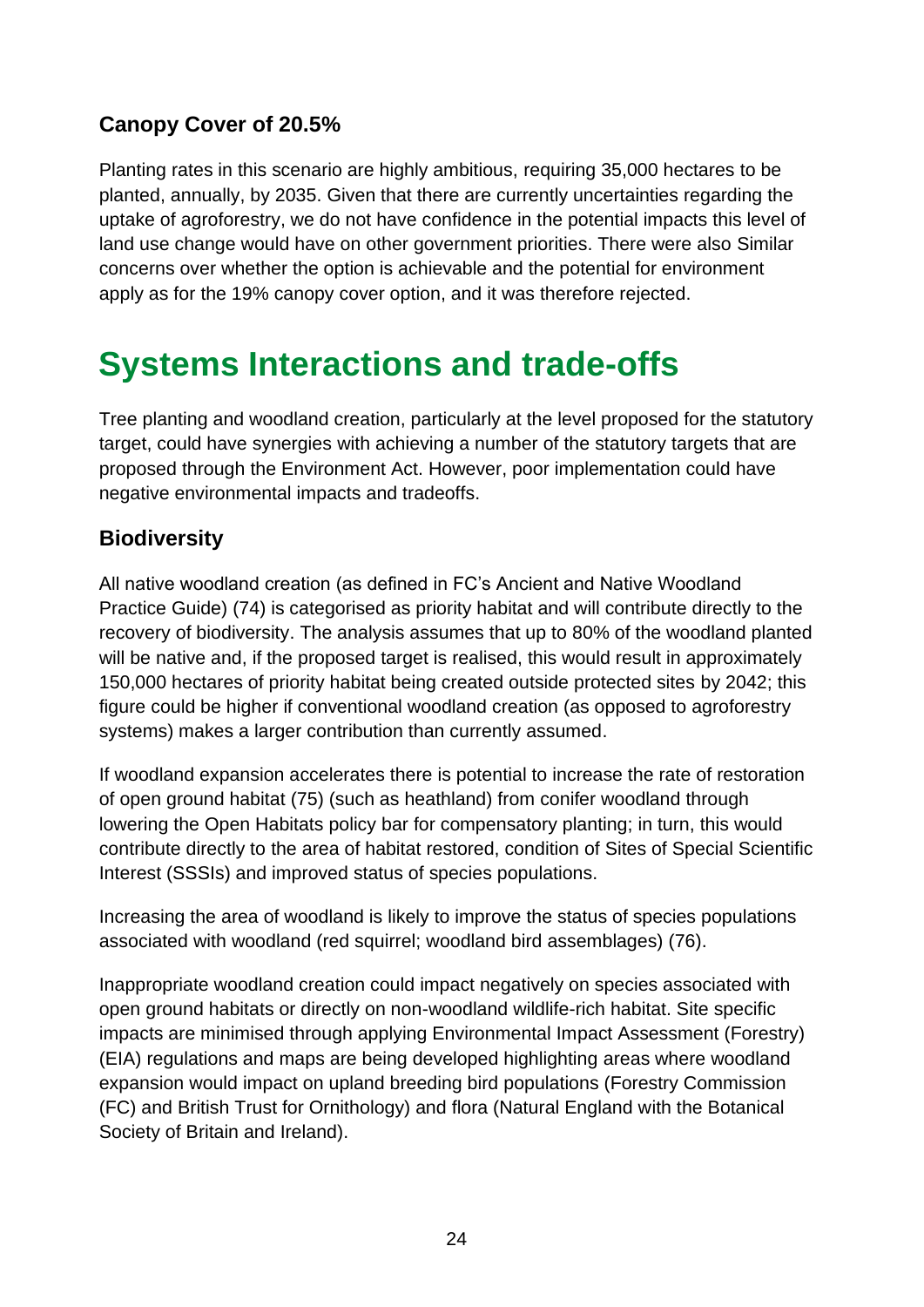#### **Water**

Increasing the number of well-placed riparian woodlands can reduce fluvial flood peaks (77).

The establishment of riparian woodland (in line with UKFS requirements) will improve geomorphology and the ecology of water courses, including through providing shade and cooling to protect populations of temperature sensitive species from the effects of climate change. Riparian woodland will also help to stabilise the banks of water courses, reducing sedimentation (78).

Woodland expansion could make a small contribution to the condition of Marine Protected Areas (MPAs) through reducing agricultural diffuse water pollution.

Incentivising targeted woodland expansion could lead to a reduction in agricultural diffuse water pollution by reducing the quantity of sediment and associated nitrate/phosphate from entering water courses (79).

Tree roots can enhance infiltration and increase ground water recharge; trees and woodland can also reduce evaporative/transpiration losses (and irrigation requirements) from adjacent land through reducing windspeed (80).

Woodland uses more water than other semi-natural land covers and could increase water demand; impacts on water demand/supplies are therefore important considerations for EIA of large afforestation proposals, particularly those involving conifer species and short rotation coppice or short rotation forest for biomass which have higher water use than most native broadleaf woodland. Catchments subject to 'Low Flows' are of particular concern.

Poor forestry practice at establishment could have a negative impact on freshwater biodiversity and water quality (nitrate and phosphate pollution from agriculture/land management). Forests that are poorly designed or managed and forests planted in unsuitable locations can exacerbate the effects of acid deposition, cause eutrophication, increase sediment delivery, affect water colour and contribute to local flooding damaging aquatic habitats (81).

Woodland creation has a potential role to play in 'phosphate offsetting' associated with new development, to help ensure no net increase in nitrate and phosphate pollution associated with that development. Woodland planting is also being piloted as a mitigation for waste-water treatment and has a role to play in Sustainable Urban Drainage Systems.

#### **Air quality**

Trees intercept a range of air pollutants to differing extents, including fine particulate matter and are more efficient than other land covers because of their taller and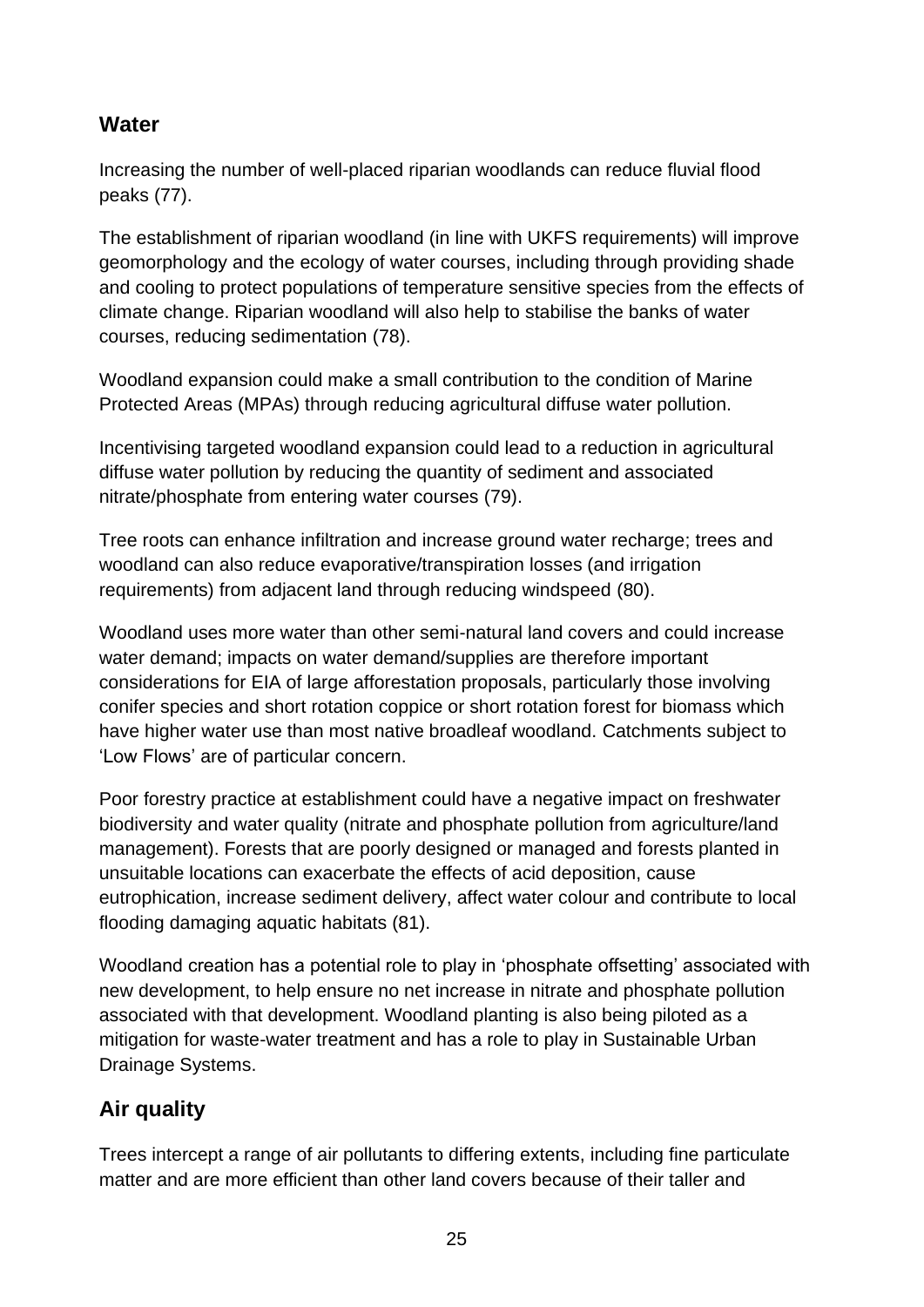rougher canopy and larger leaf area; the efficiency of interception is dependent on the pollutant, leaf morphology and leaf area, with conifers generally representing a larger pollutant sink that broadleaf species.

There is good evidence of the rate of interception of fine particulate matter by tree canopies, helping to reduce ambient air concentrations.

Tree canopies are particularly effective at reducing ammonia concentrations and woodland creation can be deployed to reduce pollution from point sources associated with livestock/poultry farming and to protect receptors (for example, freshwater SSSIs).

As with water, the contribution of the proposed tree target to air quality targets is location (and species) dependent and cannot be quantified at this stage.

In some circumstances, urban and street trees can trap air pollutants (the 'canyon effect'), potentially increasing population exposure to particulate matter.

Depending on the use of timber harvested from the new woodland, there may be negative impacts on air quality; for example, wood burning stoves in urban areas are sources of particulate matter.

#### **Resource productivity**

The contribution of productive woodland to help achieve the proposed target to resource productivity would be limited over the period to 2050 and restricted to small dimension (wood) thinnings.

After 2050 there would be an increase in the availability of home-grown timber reducing the need for imports.

## <span id="page-25-0"></span>**Policy scenario analysis**

We will set out policy pathways at a future date. Potential policies that would contribute include the Nature for Climate Fund, which has committed £720 million to woodland creation, tree planting and peat restoration.

In the future, environmental land management schemes will include funding for tree planting and woodland maintenance. Initiatives such as the £50m Woodland Carbon Guarantee (82), underpinned by the Woodland Carbon Code (83), will help accelerate woodland planting rates and develop the domestic woodland carbon market and attract green finance. Biodiversity Net Gain, which will be introduced through the Environment Act, also has the potential to bring substantial private investment into woodland creation as will other initiatives, such as the Woodland for Water Code. Policies focused on regulation and the tax treatment of woodlands could also help to further incentivise tree planting.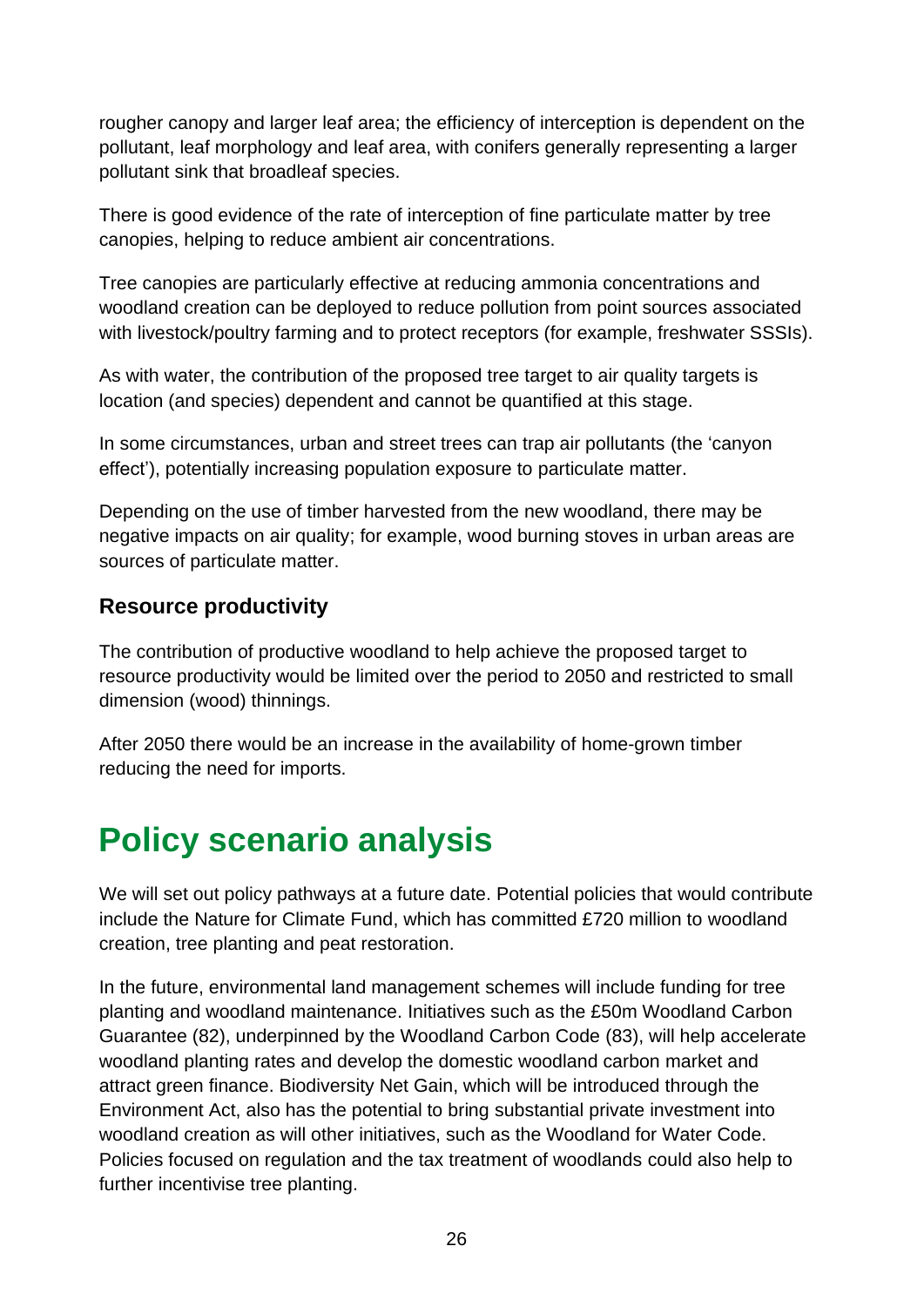# <span id="page-26-0"></span>**Future plans for evidence, innovation and technology**

Remote sensing could see improvements in its efficiency and accuracy of data capture for both reporting on achieving the proposed target and to support monitoring, reporting and verification of the developing woodland carbon market.

## **Potential for amending the proposed target or introducing future targets**

If policy development and support for agroforestry systems results in a higher level of uptake than that assumed in this analysis, the level of ambition could be increased. Similarly, the level of ambition could be increased if clarity is provided over the design and regulation of dedicated biomass plantations through the Biomass Strategy and subsequent policy development results in a decision to bring them within the scope of the proposed tree canopy and woodland cover target.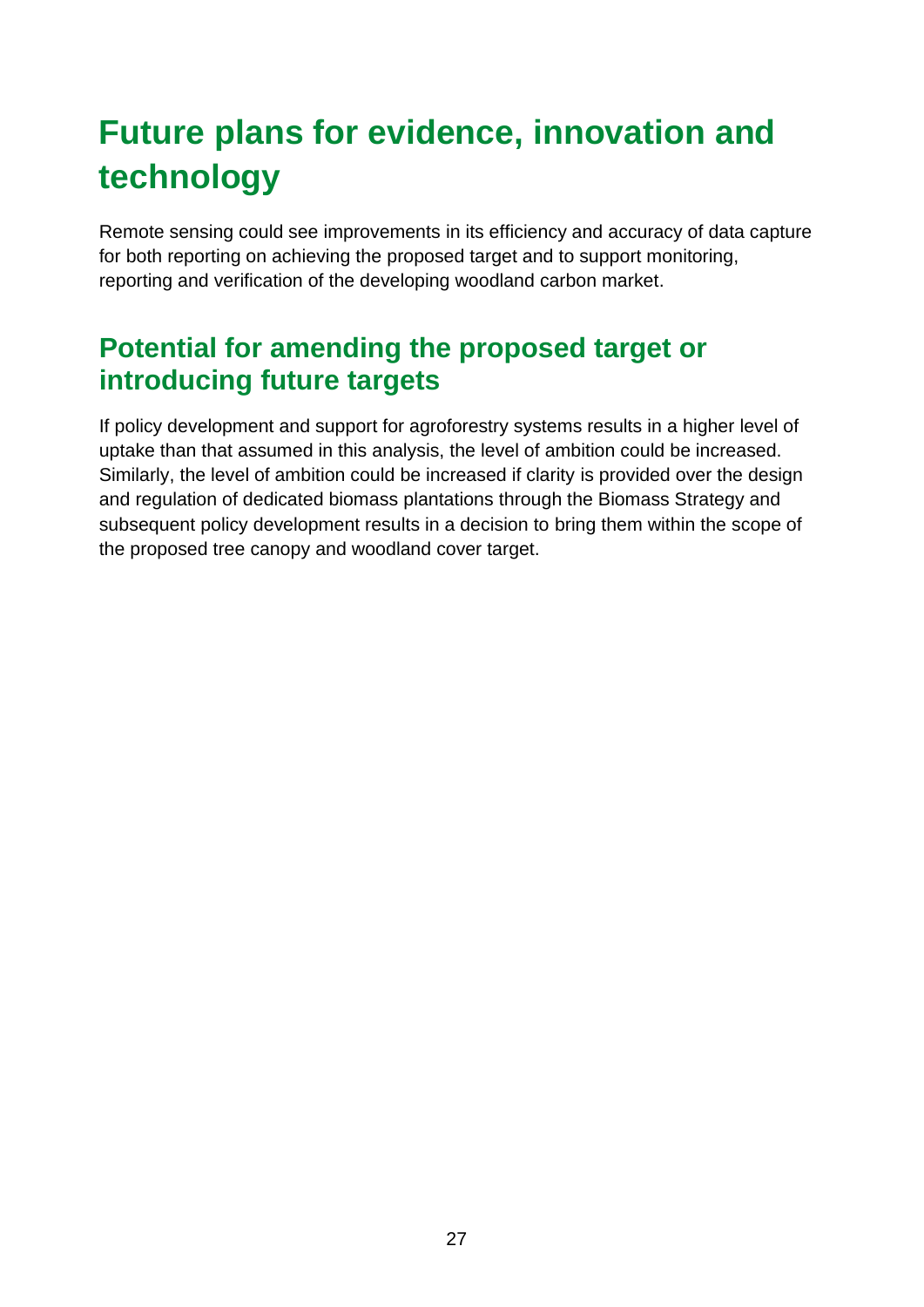# <span id="page-27-0"></span>**Bibliography**

- 1. https://www.forestresearch.gov.uk/tools-and-resources/national-forestinventory/about-the-nfi/
- 2. https://code.statisticsauthority.gov.uk/
- 3. https://www.forestresearch.gov.uk/tools-and-resources/statistics/statistics-bytopic/woodland-statistics/
- 4. https://www.gov.uk/government/statistics/national-forest-inventory-tree-coveroutside-woodland-in-gb
- 5. National Tree Map | Bluesky International Limited (bluesky-world.com)
- 6. https://www.forestresearch.gov.uk/tools-and-resources/statistics/statistics-bytopic/woodland-statistics/
- 7. https://www.gov.uk/government/publications/net-zero-strategy
- 8. https://www.legislation.gov.uk/ukpga/2021/30/contents/enacted
- 9. https://www.gov.uk/government/publications/england-trees-action-plan-2021-to-2024
- 10.https://www.gov.uk/government/publications/25-year-environment-plan
- 11.Woodland natural capital accounts, UK Office for National Statistics (ons.gov.uk)
- 12.https://www.theccc.org.uk/wp-content/uploads/2018/11/Land-use-Reducingemissions-and-preparing-for-climate-change-CCC-2018-1.pdf
- 13.https://assets.publishing.service.gov.uk/government/uploads/system/uploads/att achment\_data/file/1033990/net-zero-strategy-beis.pdf
- 14.https://www.gov.uk/government/publications/keepers-of-time-a-statement-ofpolicy-for-englands-ancient-and-native-woodland
- 15.https://www.gov.uk/government/publications/managing-ancient-and-nativewoodland-in-england
- 16.https://www.forestresearch.gov.uk/research/climate-change-impacts-andadaptation-in-englands-woodlands/
- 17.https://www.tsoshop.co.uk/gempdf/Combating\_Climate\_Change\_a\_role\_for\_UK \_forests\_Main\_Report.pdf
- 18.https://www.gov.uk/government/publications/managing-englands-woodlands-ina-climate-emergency
- 19.https://www.gov.uk/government/publications/the-uk-forestry-standard
- 20.https://www.gov.uk/government/publications/woodland-for-water
- 21.https://www.ons.gov.uk/economy/environmentalaccounts/bulletins/woodlandnat uralcapitalaccountsuk/2020
- 22.https://www.forestresearch.gov.uk/documents/8143/Ch1\_Woodland\_FS2021.pd f
- 23.https://www.gov.uk/government/statistics/national-forest-inventory-tree-coveroutside-woodland-in-gb
- 24.https://www.forestresearch.gov.uk/documents/8164/Ch9\_International\_FS2021. pdf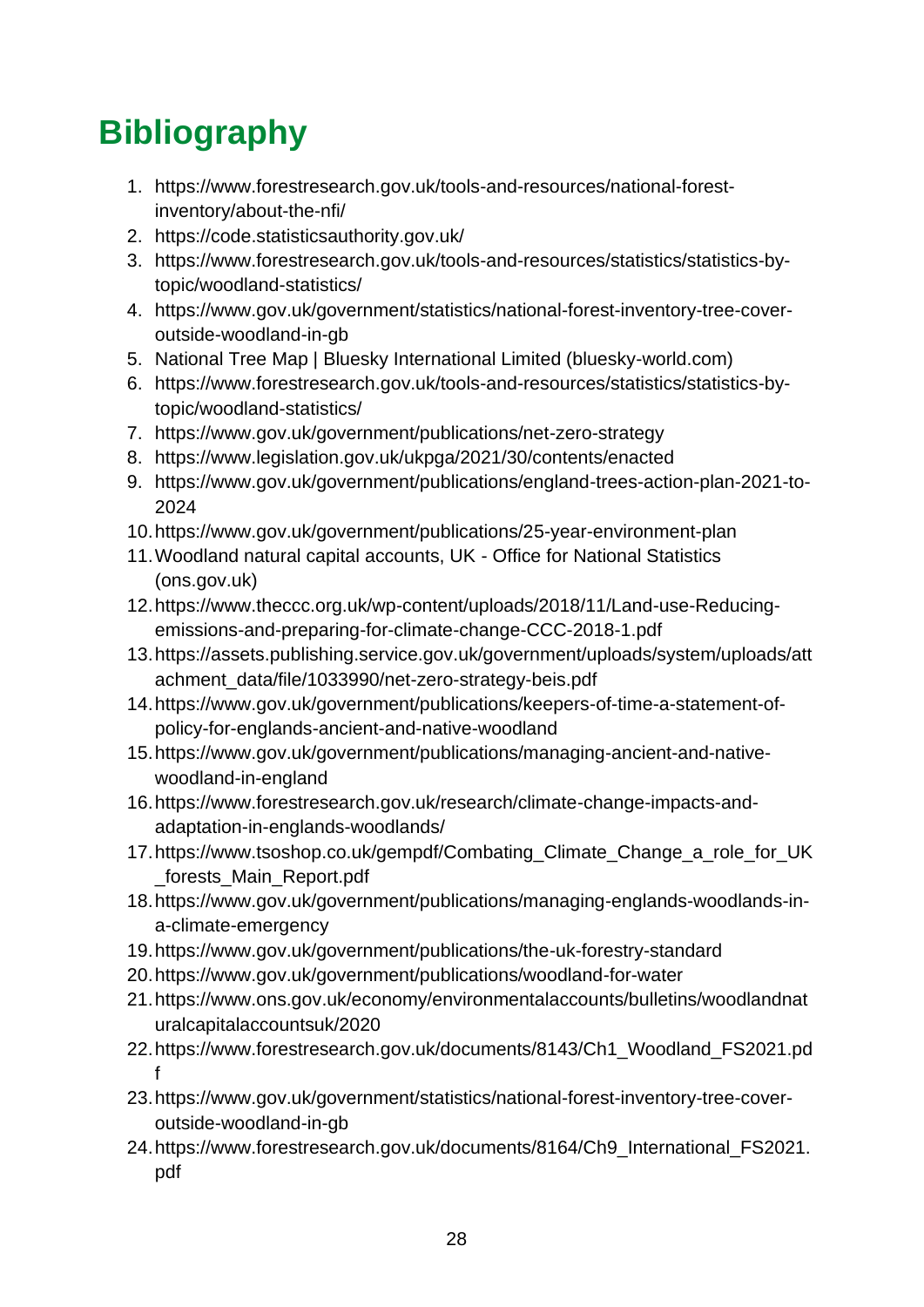- 25.https://www.forestresearch.gov.uk/documents/8143/Ch1\_Woodland\_FS2021.pd f
- 26.https://www.forestresearch.gov.uk/documents/8095/planting1976-2021.xlsx
- 27.https://www.forestresearch.gov.uk/documents/8095/planting1976-2021.xlsx
- 28.https://www.gov.uk/government/statistics/national-forest-inventory-tree-coveroutside-woodland-in-gb
- 29.https://www.gov.uk/government/publications/england-trees-action-plan-2021-to-2024
- 30.https://www.gov.uk/government/publications/25-year-environment-plan
- 31.https://assets.publishing.service.gov.uk/government/uploads/system/uploads/att achment\_data/file/1033990/net-zero-strategy-beis.pdf
- 32.https://naei.beis.gov.uk/reports/reports?report\_id=1013
- 33.https://www.gov.uk/government/groups/trees-and-woodlands-scientificadvisory-group
- 34.https://www.legislation.gov.uk/ukpga/2021/30/contents/enacted
- 35.https://www.gov.uk/government/groups/trees-and-woodlands-scientificadvisory-group
- 36.https://www.forestresearch.gov.uk/tools-and-resources/national-forestinventory/about-the-nfi/
- 37.https://www.forestresearch.gov.uk/documents/2729/NFI\_ENGLAND\_REPORT\_ 010813.pdf
- 38.https://assets.publishing.service.gov.uk/government/uploads/system/uploads/att achment\_data/file/1002042/Forestry-Commission-Key-Performance-Indicators-Report-for-2020-21-.pdf
- 39.https://www.gov.uk/government/statistics/national-forest-inventory-tree-coveroutside-woodland-in-gb
- 40.https://www.gov.uk/government/groups/applicants-focus-group
- 41.https://www.theccc.org.uk/wp-content/uploads/2018/11/Land-use-Reducingemissions-and-preparing-for-climate-change-CCC-2018-1.pdf
- 42.www.soilassociation.org/farmers-growers/technicalinformation/agroforestry-onyour-farm/download-the-agroforestry-handbook/
- 43.https://www.woodlandtrust.org.uk/media/1816/benefits-of-trees-on-livestockfarms.pdf
- 44.https://research.bangor.ac.uk/portal/files/20769613/2017NWORJIM2017pdf.pdf
- 45.https://www.woodlandtrust.org.uk/media/1815/benefits-of-trees-on-arablefarms.pdf
- 46.Palma et al., (2007) Modelling environmental benefits of silvo-arable agroforestry in Europe.
- 47.www.soilassociation.org/farmers-growers/technicalinformation/agroforestry-onyour-farm/download-the-agroforestry-handbook/
- 48.https://www.gov.uk/government/publications/the-uk-forestry-standard
- 49.Demestihas C. (2017). Ecosystem services in orchards. A review. In: INRA Science & Impact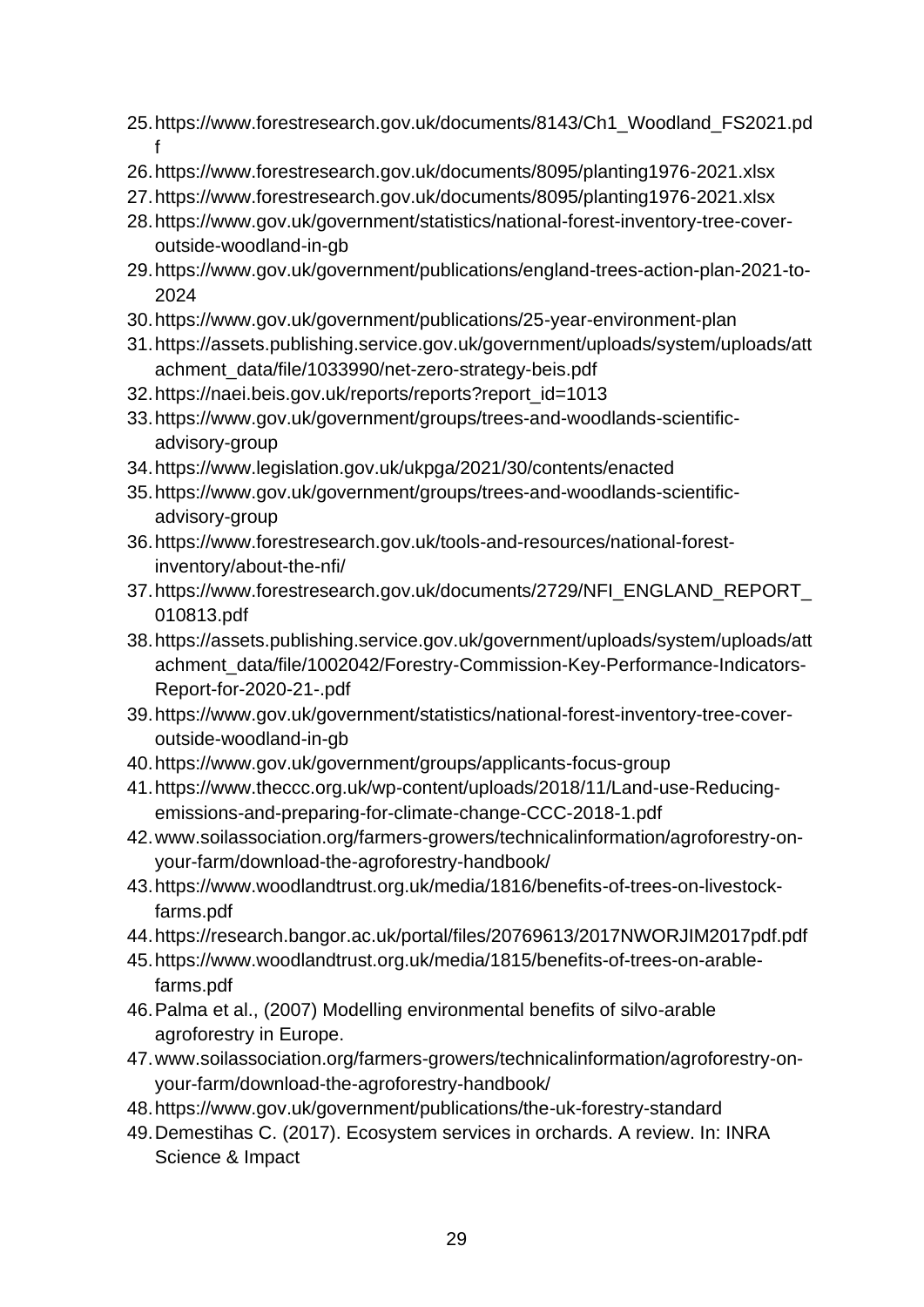- 50.https://www.gov.uk/government/publications/when-to-convert-woods-andforests-to-open-habitat-in-england-march-2010
- 51.https://assets.publishing.service.gov.uk/government/uploads/system/uploads/att achment\_data/file/713805/england-open-habitats-policy-march-2010.pdf
- 52.https://www.forestresearch.gov.uk/documents/3038/niengland.pdf
- 53.https://www.gov.uk/guidance/urban-tree-challenge-fund
- 54.https://www.gov.uk/guidance/local-authority-treescapes-fund
- 55.https://www.theccc.org.uk/wp-content/uploads/2020/12/The-Sixth-Carbon-Budget-The-UKs-path-to-Net-Zero.pdf
- 56.https://uk-

air.defra.gov.uk/assets/documents/reports/cat09/2010301108\_LULUCF\_Project ions\_to\_2050-2100\_2017i\_.pdf

- 57.https://www.gov.uk/government/publications/independent-panel-on-forestryfinal-report
- 58.https://www.gov.uk/government/collections/farm-business-survey
- 59.https://www.gov.uk/guidance/environmental-impact-assessments-for-woodland
- 60.https://www.forestresearch.gov.uk/research/understanding-the-carbon-andgreenhouse-gas-balance-of-forests-in-britain/
- 61.Edwards, P.N. and Christie, J.M. (1981). Yield models for forest management. Forestry Commission Booklet 48.
- 62.https://www.forestresearch.gov.uk/documents/7235/FRRP031.pdf
- 63.http://publications.naturalengland.org.uk/file/4667803136425984
- 64.http://randd.defra.gov.uk/Document.aspx?Document=12514\_VolumeFour-Woodlandcreationsegmentation.pdf
- 65.https://woodlandcarboncode.org.uk/
- 66.https://assets.publishing.service.gov.uk/government/uploads/system/uploads/att achment\_data/file/1033990/net-zero-strategy-beis.pdf
- 67.https://www.gov.uk/government/statistics/national-forest-inventory-tree-coveroutside-woodland-in-gb
- 68.https://www.gov.uk/government/collections/farm-business-survey
- 69.https://www.theccc.org.uk/wp-content/uploads/2020/12/The-Sixth-Carbon-Budget-The-UKs-path-to-Net-Zero.pdf
- 70.https://www.theccc.org.uk/wp-content/uploads/2020/12/The-Sixth-Carbon-Budget-The-UKs-path-to-Net-Zero.pdf
- 71.https://journals.plos.org/plosone/article/file?id=10.1371/journal.pone.0252466&t ype=printable
- 72.https://www.forestresearch.gov.uk/documents/6989/fcrp004.pdf
- 73.https://www.confor.org.uk/news/latest-news/biodiversity-forestry-and-wood/
- 74.https://www.forestresearch.gov.uk/research/managing-ancient-and-nativewoodland-in-england/
- 75.https://assets.publishing.service.gov.uk/government/uploads/system/uploads/att achment\_data/file/713805/england-open-habitats-policy-march-2010.pdf
- 76.Achieving government's long-term environmental goals National Audit Office (NAO) Report